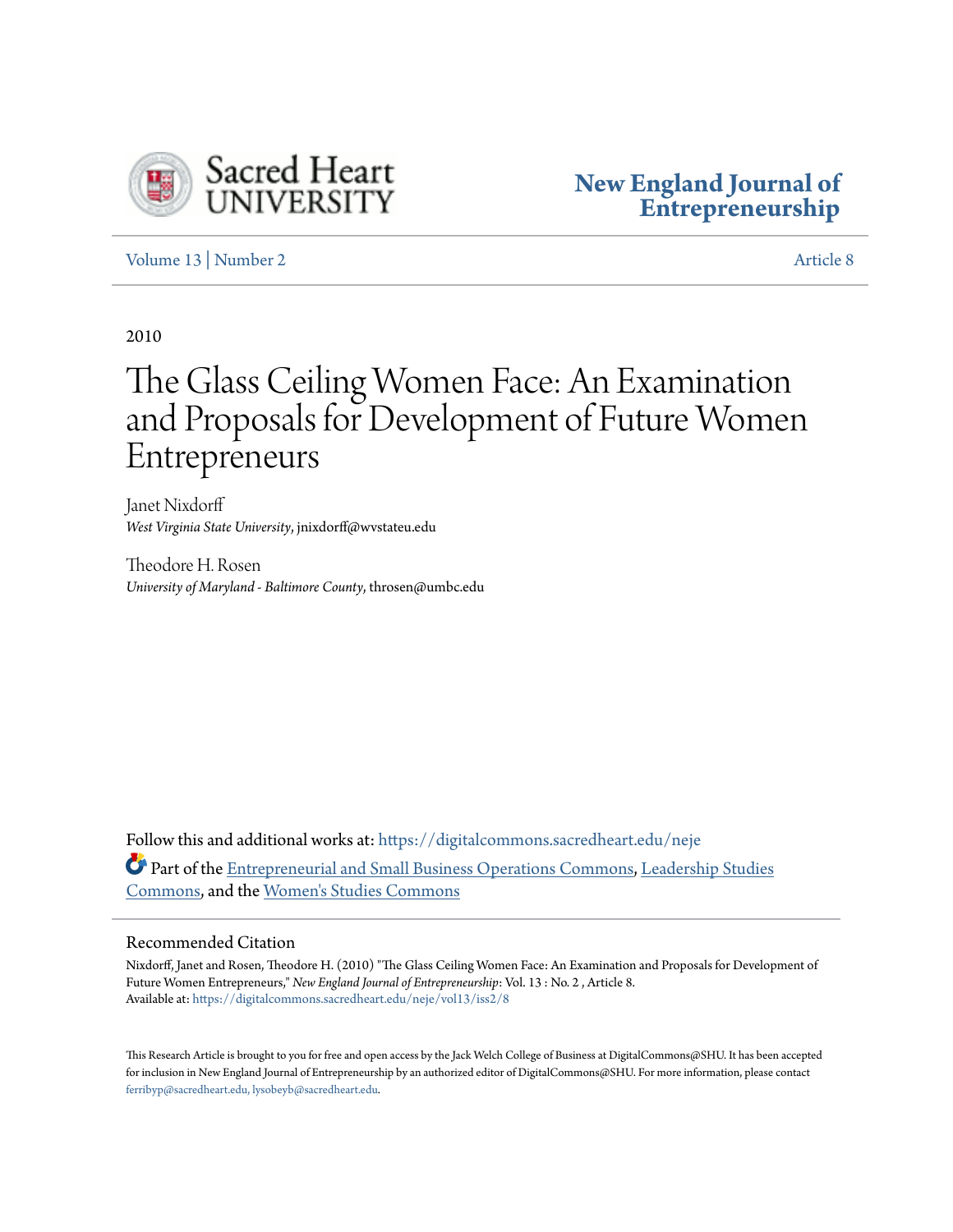## **The Glass Ceiling Women Face: An Examination and Proposals for Development of Future Women Entrepreneurs**

#### Janet L. Nixdorff Theodore H. Rosen

*As of 2007, there were an estimated 10.4 million businesses in the United States that were owned and operated by women. The number of women-owned firms has continued to grow at around twice the rate of all firms for the past two decades (Center for Women's Business Research, 2008). On the other hand, women comprise only 15.4 percent of corporate officers in Fortune 500 companies (Catalyst, 2007b) and, in 2003, held only 14.8 percent of board seats in the Fortune 500 (Catalyst, 2007a).To better understand the glass ceiling faced by both female entrepreneurs and women leaders, the research on women's issues is examined from a number of different vantage points. Women's entrepreneurship and women's leadership research on leadership, decision-making, and gender differences was examined to discover commonalities. Then female single-sex education literature was reviewed for insights on developmental issues that might influence future women entrepreneurs and leaders. In this exploration of research, it was found that both women entrepreneurs and women leaders in the corporate environment tend toward the same leadership styles and ways of interacting with others; they also experience a lack of role models and possible lack of self-efficacy.The literature on single-sex education provides observations that young women may thrive in environments in which there are fewer male competitors, hold less stereotyped views on gender, hold higher aspirations, may have greater opportunities for training of leadership skills, and may have increased self-confidence that may be the result of exposure to successful women role models. Implications for future research are explored and suggestions are provided to meet the needs of developing women entrepreneurs.*

Keywords: women entrepreneurs, glass ceiling, entrepreneurship education, women leaders, gender differences

As of 2007, the number of women-owned and –operated firms in the United States was estimated at 10.4 million. These firms provide jobs for 12.8 million people and generate sales of \$1.9 trillion annually. The number of womenowned firms has continued to grow at around twice the rate of all firms for the past two decades (Center for Women's Business Research, 2008). Many of these women entrepreneurs start their new ventures after leaving the corporate environment because they have become dissatisfied with career prospects (Cormier, 2007).

Women comprise only 15.4 percent of corporate officers in Fortune 500 companies (Catalyst, 2007b) and held only 14.8 percent of board seats in the Fortune 500 in 2003 (Catalyst,2007a).One common misperception for this lack of representation in higher organizational levels is that it takes time for women to move up through the ranks. We often hear, and in fact, know it is a truth, that there is a "glass ceiling" that meets many women as they do move up the career ladder (see e.g., Federal Glass Ceiling Commission, 1995; Catalyst, 2000; Corsun & Costen, 2001; Davidson & Cooper, 1992; Von Glinow & Mercer, 1988; Powell, Butterfield & Parent, 2002). Further, there is little evidence that women are being groomed for leadership positions in a consistent manner (Daily, Certo, & Dalton, 1999). For example, Helfat, Harris and Wolfson (2006) found that only 6 percent of CEOs in the Fortune 1000 will be women by the year 2016. Even if women do advance in their careers, they may be subject to different expectations than their male counterparts. For example, the recent expulsion of Carly Fiorina from Hewlett-Packard may mirror these anomalies in corporate expectancies (Des Jardins, 2005; Loomis, 2005).The glass ceiling effect holds implications for women entrepreneurs and women in corporate positions alike.

Much has been written about the lack of female advancement in the workforce. Rather than a direct focus on diversity issues, women's socialization, or the milieu within which the organizational culture may perpetuate covert discrimination, this article approaches the topic of a glass ceiling through a circuitous route. Perhaps the glass ceiling for females, including women entrepreneurs, is the result of early gender differences in educational experiences, the perception (or perhaps, reality) of leadership style differences, or differences of a more fundamental nature. Moreover, perhaps there is value in examining the "community of women" aspect of femaleness to provide insights that would encourage women to become entrepreneurs or advance on corporate ladders. More specifically, the research on women's issues is examined from a number of different vantage points.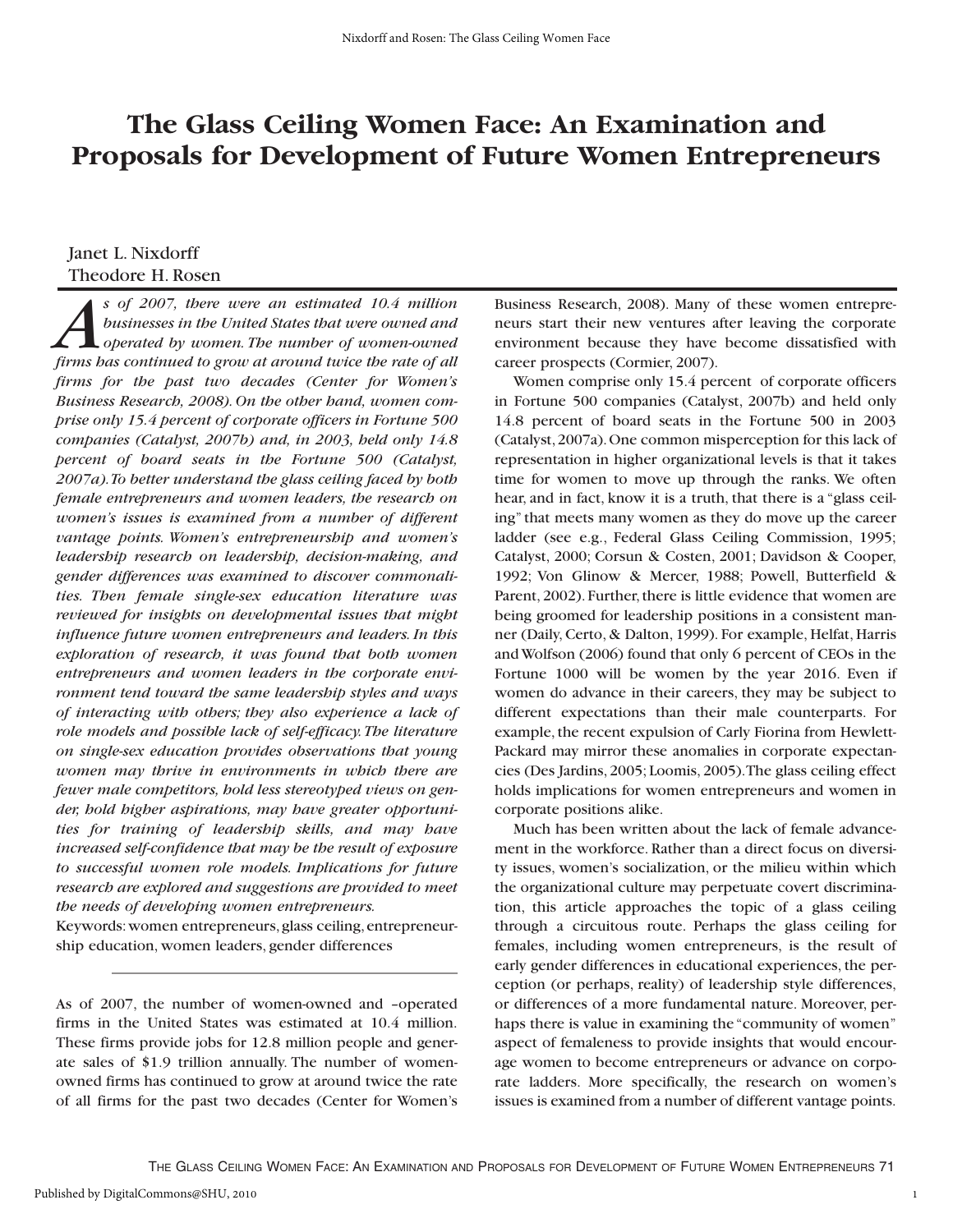First, are there clues that can be gleaned from the literature on one leadership role that is receiving increased interest that of women entrepreneurs? Second, are there real differences in male and female leadership styles? And finally, if there are differences, would it be of value to examine early development of females by exploring the findings in singlesex education literature?

A caveat should be acknowledged regarding the literature reviewed for this article. It was not our purpose to provide a comprehensive literature review but an illustrative sampling of the three research areas: women's entrepreneurship, women's leadership,and single-sex education.Extensive literature reviews have already been done by other authors (e.g., Brush, et al., 2004; Betters-Reed and Moore, 2007; O'Neil, Hopkins, and Bilimoria, 2008; Klenke, 1996; Tidball, et al., 1999). Rather, our interest is focused on what makes women entrepreneurs different from their male counterparts. We were not looking for "average differences," as suggested by deBruin, Brush and Welter (2007); rather, we were focused on "patterns of variation"(deBruin et al.,2007).The above-raised questions directed our search in the three literature streams for research that highlighted leadership and decision-making styles, other gender differences, and early education influences.The purpose of this article is to determine if there are commonalities in the literature that will help us "connect the dots" for the education and development of future women entrepreneurs, which also leads to implications for further research directions.

This article will examine and present the commonalities found in the women's entrepreneurship and women's leadership research, and then provide an overview of findings in the female single-sex education literature.Finally,a discussion of the commonalities, implications for future research, and suggestions for practice will be provided.

#### **Women Entrepreneurs**

Women entrepreneurs are defined in general as women who have initiated a business, are actively involved in managing it, own at least 50 percent of the firm, and the business has been in operation one year or longer (Buttner and Moore, 1997); however, women entrepreneurs did not attract academic interest until the 1980s. Since then, the number of journal articles has been increasing and the scope of interest is evolving.

From a review of literature in 1999, Moore found five definitive clusters of research on women entrepreneurs: behaviors, stereotypes, and roles; performance, transitions, ownership span, and loan status; networks, the interactive approach, and affiliations; global findings on gender differences; and career typing of entrepreneurs. In a more recent literature review, Moore (2004) found the following six areas of study: women owners worldwide; roles played by social

capital and mentoring; business funding and venture capital access; balance between family life and business ownership; role of technology adaptation to success; and challenges, problems, and growth strategies special to the careers of Hispanic and black female owners.

There have been a number of other, more recent, literature reviews on women's entrepreneurship since the early days (e.g., Betters-Reed and Moore, 2007; Brush et al. 2004; deBruin et al., 2007; Gundry, Ben-Yoseph, and Posig, 2002). Yet, there is still a paucity of research on women entrepreneurs (Menzies, Diochon, and Gasse, 2004), and still more needs to be understood about the female entrepreneurial experience. This lack of research and understanding is no doubt a reflection of the early stages development of the field of women's entrepreneurship. In a recent review of university library databases, less than 232 academic journal articles discussing on women's entrepreneurship from 1976 to the present were identified. Curiously, many of the articles related women's entrepreneurship experiences outside the United States, notably in developing countries such as Turkey and India.Additionally, Green, et al. (2003) reviewed 173 articles on women's entrepreneurship, and of these, only 11 appeared to address women's leadership or management style.

In the entrepreneurship literature, males are used as the model when examining issues in entrepreneurship (Baker, Aldrich, and Liou, 1997). For example, Stevenson (1990) reported that the literature provides many examples of how male experience defines entrepreneurship and how these definitions are used to predict who in a culture has the propensity to become an entrepreneur. Indeed, a predominant focus in the literature on "what makes an entrepreneur" seems to parallel early trait leadership theories. Nevertheless, Moore (1990) and others (e.g., Brush, 1992; Birley, 1989; DeCarlo and Lyons, 1979) echoed Stevenson, concluding that males' entrepreneurial experiences, behavior patterns, or values are not always appropriate for studying women's entrepreneurial activities.

Women may become entrepreneurs to have more control over their careers and futures and to avoid the "glass ceiling" so often evident in the rest of the business world,yet they are still faced with the same cultural constraints (Brush et al., 2004). When women enter self-employment they, in fact, often do so "with fewer financial assets, less experience in management and are underresourced in terms of their human and social capital" than their male counterparts (Carter, 2000, p. 329; see also Baker et al., 1997).

#### *Gender Differences and Entrepreneurship*

Some researchers have investigated gender as it applies to motivation in pre- and early-stage entrepreneurs. Kourilsky and Walstad (1998), for example, showed that both males and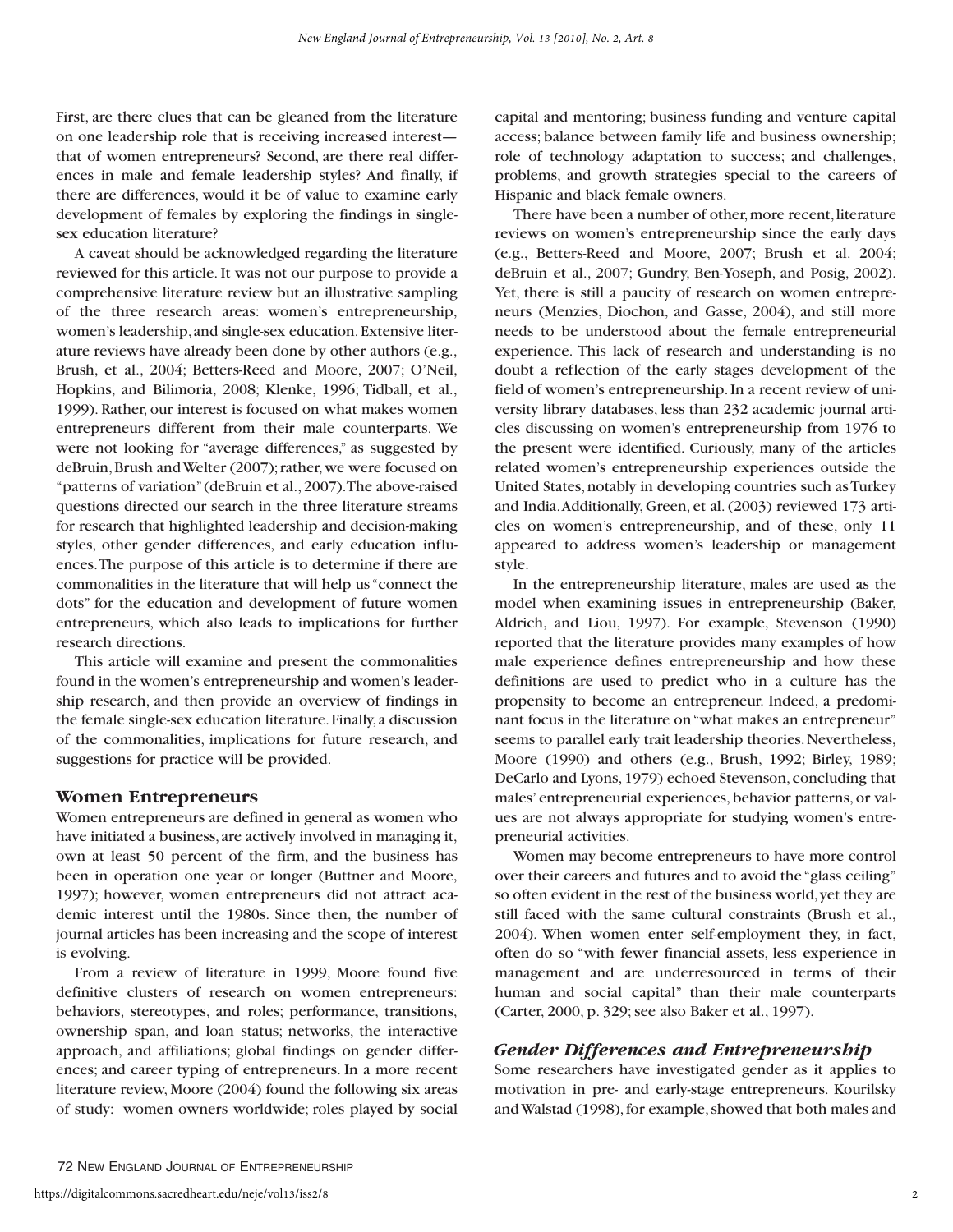females lacked entrepreneurial knowledge in high school. While female students were more aware of their deficiencies in this area, they were less likely than males to want to start their own business. A study by Wilson, Marlino and Kickul  $(2004)$  also found these differences in intention. Further, they suggested that lack of confidence in their quantitative abilities may be a barrier for females when considering their career options.The lack of female role models was suggested as a detrimental factor in the encouragement of female students to pursue entrepreneurship as a career (Wilson et al., 2004). However, some studies indicate that even with better educational background, males move into entrepreneurship careers more often than women (Cowling and Taylor, 2001). After a literature review on the differences between male and female entrepreneurs, Birley (1989) suggested that women are beginning to feel more confident about their skills in building commercial networks and establishing credibility with various stakeholders. However, women are still often starting traditional service and retail businesses.This focus on service and retail businesses may keep them from acquiring capital.

The lack of self-efficacy in young female students apparently is often carried forward into the university setting and beyond. Wilson, Kickul, and Marlino (2007), in a follow-up study, found significant differences in entrepreneurial selfefficacy scores between male and female MBA students.The 2007 Global Entrepreneurship Monitor Report (Allen, et al., 2008) noted that "perceptual factors that reflect optimism, self-confidence, and no/low fear of failure are important predictors of women's entrepreneurship"(p. 40). Langowitz and Minniti (2007) also found a strong positive and significant correlation between self-confidence, opportunity perception, and the likelihood of starting a business. Although Mueller and Dato-on (2008) found no differences in entrepreneurial self-efficacy between male and female MBA students, they did find that gender-role orientation does exist—and that the relationship between gender-role orientation and self-efficacy is complex and multifaceted.

As to specific gender traits in entrepreneurs, Brush (1992) noted that studies of psychological traits have found more similarities than differences between female and male entrepreneurs. Other research supports this finding. As noted in Srinivasan,Woo, and Cooper (1994), researchers have found that women scored similar to men along scales of conformity, interpersonal effect, social adroitness, harm avoidance, and succorance (willingness to give assistance).The score on succorance belies the commonly held notion that women are emotional and need constant external support. Schwartz (1976), in one of the earliest studies of women entrepreneurs, also found few differences in personal attributes of men and women entrepreneurs.The research noted that gender differences appears to have focused on factors other than

personality, including management skills, growth intentions, equity capital, and motivation for starting the business.

#### *Entrepreneurial Leadership Styles and Gender*

Leadership styles do appear to be differentiated between male and female entrepreneurs. Chaganti (1986), for example,noted that her sample displayed more feminine than masculine managerial styles among women entrepreneurs. Stevenson (1986) found some differences in entrepreneurial experience, but noted that these differences may not be sex based. Brush (1992) reported that male and female entrepreneurs differed in their reasons for business start-ups: timing, education, work experience, business skills, and management styles. She proposed that women view business as cooperative networks of relationships.

Regarding strategy, Brush and Bird (1996), in a study of 225 women entrepreneurs, found that their dimension of "vision" could be characterized as "innovative realism," further defined as flexibility, innovation, action oriented, changing, and inspirational.They noted that in previous studies, it was shown that males emphasize "strategy formulation," further defined as planned, long term, formalized, and strategic. In a conceptual paper, Bird and Brush (2002) further developed these findings, by proposing that these differences reflect a difference in world interpretation. Masculine values are rule based, hierarchical, and legalistic, while female values are reflected in relational decision making and care. In terms of control, women entrepreneurs value shared, wider participation in the decision-making process, which is validated by intuition and feelings.

When it comes to decision making, there are conflicting results.Although Verheul (2002) reported that there was no significant differences in gender with regard to employee participation and decision making in her study of 28 Dutch real estate entrepreneurs, she went on to note that males tend to use a moderate form of command and control, while females are more likely to involve employees in the decisionmaking process and are more personally involved with personnel.They cultivate relationships, and loyalty is important. On the other hand, Mukhtar (2002), using a survey of 5,710 small businesses in the U.K., found that female owner-managers were not only less likely to allow employees to make independent decisions, but were less likely to consult them on a regular basis. Women appear to have a more informal approach to managing on a day-to-day basis, and their business functions evolve out of people. Men, on the other hand, build their organizations around business functions. Neider's (1987) study of 52 women entrepreneurs confirmed that the organizational structures in her sample were relatively informal, and there was a reluctance to delegate responsibility in even minor aspects of business operations. The style differ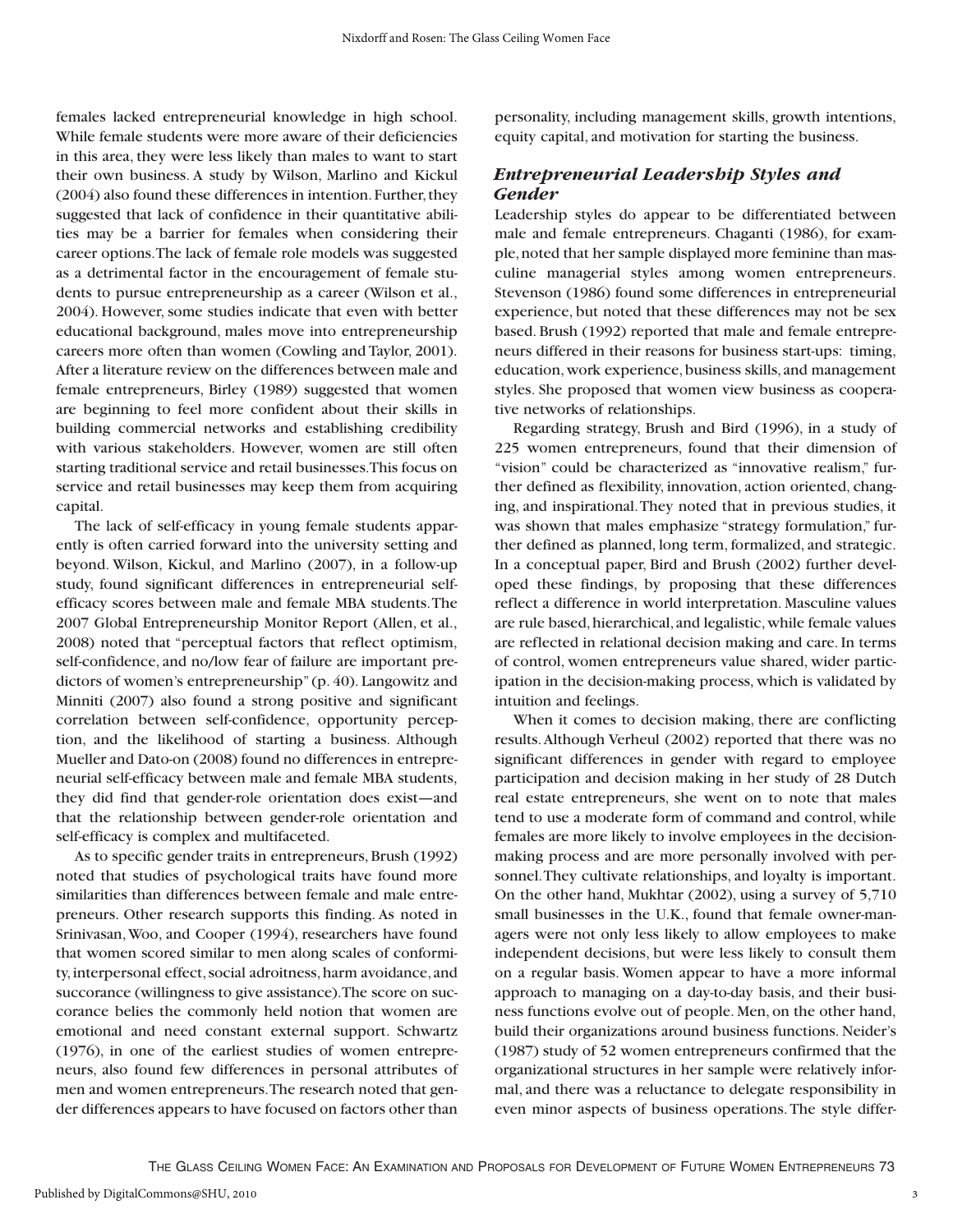ences may reflect national cultural differences rather than gender differences.

Findings suggest that instead of the traditional top-down organizational chart, an image of the organizational charts of businesses of women entrepreneurs would be a wheel with the owner at the center, connected directly to each subordinate by a spoke, and the employees linked to each other along the rim (Buttner and Moore, 1997).The image clearly conveys that a centrally located entrepreneur/manager will not only have greater control over relevant resources and enjoy benefits and opportunities not always available to those on the periphery of the network, but also will be directly linked to individuals in her firm (Ibarra, 1995; Ibarra and Andrews, 1993; Moore, 1999).

Gilligan (1982) explained this structural phenomenon by noting that women's reality can be characterized by connectedness and relationships. Further, men's social orientation is positional, while women's is personal (see also Mast, 2005). The stereotypical differences between men's and women's leadership styles (which will be discussed in more detail later), also rears its head in female-owned businesses. Fagenson and Marcus (1991), for example, noted in their study that both men and women assigned more weight to masculine attributes of a successful entrepreneur. Masculine characteristics were described as competitive, active, independent, able to make decisions, resilient, feels very superior, self-confident, and stands up well under pressure. Female characteristics were described as emotional, understanding, warm, able to devote oneself completely to others, gentle, helpful to others, kind, and aware of others' feelings (Fagenson and Marcus, 1991).

Buttner (2001) offered a possible additional explanation to the above findings. She proposed that women may use a different conceptual model than has traditionally been employed in large organizations in mediating between social benefits and traditional economic gains that are sometimes conflicting goals. In particular, women may adopt a more relational approach (Miller, 1976) in interactions with employees and clients. In their own companies, women are unencumbered by the cultural influences and behavioral expectations regarding appropriate management and interpersonal styles that exist in large organizations. According to relational theory,one's sense of self and worth is grounded in the ability to make and maintain connections with others. Surry (as cited in Buttner, 2001) noted that mutual empathy is experienced as self-enhancing for women.

#### *Social Capital*

Social capital is defined as:"the goodwill available to individuals or groups. Its source lies in the structure and content of the actor's social relations. Its effects flow from the information, influence, and solidarity it makes available to the actor"

(Adler and Kwon, 2002, p. 23). One of the fundamental propositions of social capital theory is that network ties provide access to resources; they provide information channels that reduce the amount of time required to gather information (Nahapiet and Ghoshal, 1998).A second general benefit that accrues from network membership is that it provides members a sense of being in a community with shared interests, a common identity, and a commitment to the common good (Adler and Kwon, 2002). Further it can be reflective of consummatory motivations that are based on the experience of a shared destiny with others (Portes, 1998).

Relational theory would also partially explain women entrepreneurs' reliance on networks to help them manage their business and home life demands. Moore (1999) reported that networks of trusted advisers serve women entrepreneurs as confidential sounding boards for voicing concerns and sharing solutions. Entrepreneurs consider personal and emotional support, which mostly comes from spouses or significant others, far more important than financial, operational, or other types of assistance in running their businesses. Buttner and Moore (1997) found over 60 percent of the women entrepreneurs in their study viewed their work and life as a central point connected to an overlapping series of network relationships that included family, business, and society. The establishment of cooperative networks is clearly related as one of the most important factors in gaining success (Moore, 1999). Smeltzer and Fann (1989) concurred with the notion of the importance of networks for women entrepreneurs.They noted that women gain both social and instrumental support from female networks. Formalized female networks appear to be increasing in number for women entrepreneurs. For example, in just the northern Virginia region of the metropolitan Washington, DC area, there are more than 40 female networking groups (Nixdorff, 2008).

A number of studies have examined the participants that make up these entrepreneurial networks for women. Davidsson and Honig (2003) examined entrepreneurs (without regard to gender) by comparing individuals involved in nascent activities with a control group over a period of 18 months.With regard to networking activities, they found that strong ties (nuclear family and/or close friends) were strongly associated with the probability of entry into business. However, as time progressed, weak ties (loose relationships between individuals) became increasingly important and significant in predicting "gestation" and successful exploitation. In a study of gender and social network composition, Renzulli,Aldrich, and Moody (2000) found that women tended to have more homogeneous networks than men with respect to kin, and that this proves to be disadvantageous to entrepreneurial start-ups. However, gender composition of the networks yielded little significant differences. Klyver and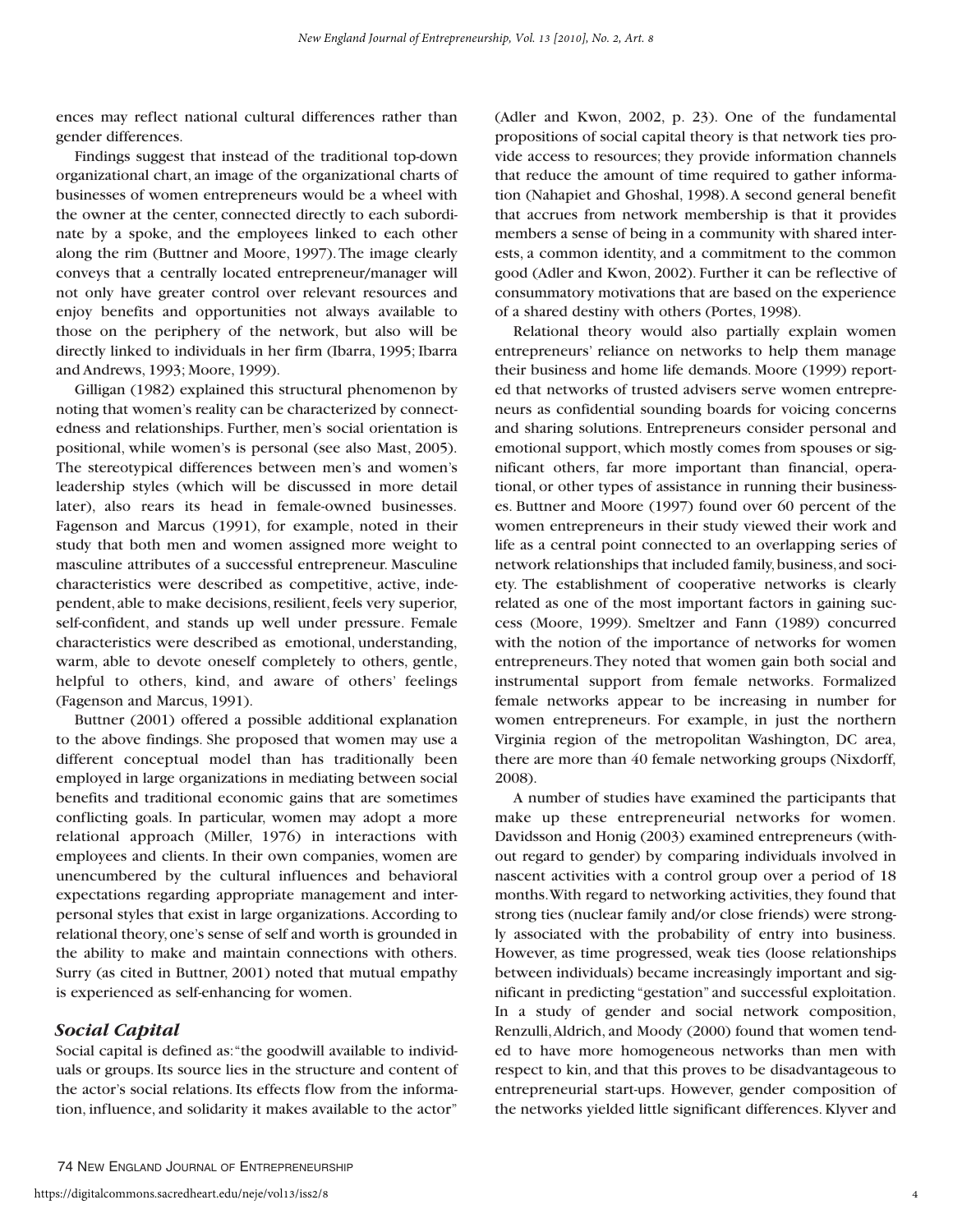Terjesen's (2007) findings somewhat refine the previous studies' conclusions by suggesting that while females in their study had significantly lower levels of males in social networks at start-up, as they proceeded through the venture phases, their networks were adapted to be similar to men's networks.

#### **Women's Leadership**

One of the most succinct definitions of leadership was proposed by Katz and Kahn (1978) as the "influential increment over and above mechanical compliance with the routine directives of the organization" (p. 528). Rost (1991) analyzed 221 definitions of leadership found in books, book chapters, and journal entries between 1900 and 1990, and concluded that the leadership definitions assumed that leadership is "rational, management-oriented, male, technocratic, quantitative, goal dominated, cost-benefit driven, personalistic, hierarchical, short term, pragmatic, and materialistic" (p. 94). This would appear to be at odds with our current understanding of leadership as influential, charismatic, visionary, innovative, and so on. Rost's own summary description of leadership today is that leadership is good management (1991).

The topic of women and leadership has, as in the case of women entrepreneurs, only been the subject of empirical research since the 1980s. Most research before that time was carried out by men, dealt almost exclusively with male leaders, and emphasized differences between male and female leaders. Since the studies and leadership theories were framed and developed through the eyes of men, the results were biased portrayals of women leaders (Klenke, 1996).

A more general complaint regarding leadership research has been the methodologies used to measure it, and this has led to distorted views of the concept. Most of the measures used on gender differences in leadership are scales that are formatted and scored in a bipolar fashion, thus forcing respondents to adopt an either/or response that precludes notions of equality (Bobko, 1985; Brown, 1979). Using this line of thought, individuals must either display masculine or feminine styles; those that display both were often considered anomalies.

Both sets of behaviors are actually indicative of effective leadership. Hart and Quinn (1993) noted "that effective leadership requires a balancing and simultaneous mastery of seemingly contradictory or paradoxical capabilities—decisiveness and reflectiveness, broad vision and attention to detail, bold moves and incremental adjustment, and a performance as well as a people orientation" (p. 544). Klenke (1996) noted that much of leadership is contextual; that is, it is shaped by situational, historical, temporal, and other factors.This builds on the idea that at any given time and any given place, leaders are very much the product of their particular era and the organization in which they exercise leadership.Her premise was that leadership is "shaped by culture and that definitions of leadership change from one context to the next"  $(p. 10)$ .

#### *Gender Differences*

Traditionally, leaders were thought to exhibit certain traits that predisposed them to act effectively in leadership positions.Women, it was believed, lacked these traits and prerequisites: aggression, competitiveness, dominance, Machiavellianism, ambition, decisiveness, high levels of energy, tallness, a commanding voice, persistence, and assertiveness (Klenke, 1996). Female executives adhered to many of these "rules of conduct" because they were breaking new ground (Rosener, 1990). In the world of leaders, women find themselves caught in an ambivalent situation wherein they are stereotyped as "women leaders," while the prevailing leadership norms project social representations of leadership that are predominantly male (Powell et al., 2002).

Gender is often an issue when female leaders are evaluated (Apfelbaum and Hadley, 1986; Klenke, 1996). Gender acts as a filter for assessing women's leadership skills and effectiveness. In other words, evaluators are bound by their perceptual realities of gender expectations. Women leaders do not necessarily lack confidence in their leadership abilities nor the competence to function effectively as leaders, but they often experience a sense of tokenism, vulnerability, and precariousness (Apfelbaum and Hadley, 1986). Rosen (in press) discusses the concept of "perceiving disagreement" where disconnects occur when different bases of cognitive functioning result in different end perceptions of common events. These disconnects dominate conclusions and bias later behavior and thinking. Further, male decision makers believe that masculine characteristics are best suited for leadership roles and that men possess these characteristics in greater abundance than women (Powell, et al., 2002). Therefore, men are more likely to be selected for open leadership positions than equally qualified women. Male managers are also likely be evaluated more favorably than female managers who have exhibited equivalent performance (Heilman, et al., 1989; Nieva and Gutek, 1980; Powell, et al., 2002).

Klenke (1996) noted that gender provides a convenient way to categorize the world: "Since biological sex is a dichotomized category, there is a tendency for people to align psychological attributes, including personality characteristics (e.g., aggressiveness), leadership styles, and competencies, with being female or male. Gender . . . is used to designate social relations between sexes" (p.138). Further, gender stereotyping occurs most frequently when people know little about individuals except their sex.Vecchio (2002) noted that gender stereotypes function as a heuristic device that is employed in retrospective or prospective judgments. He sug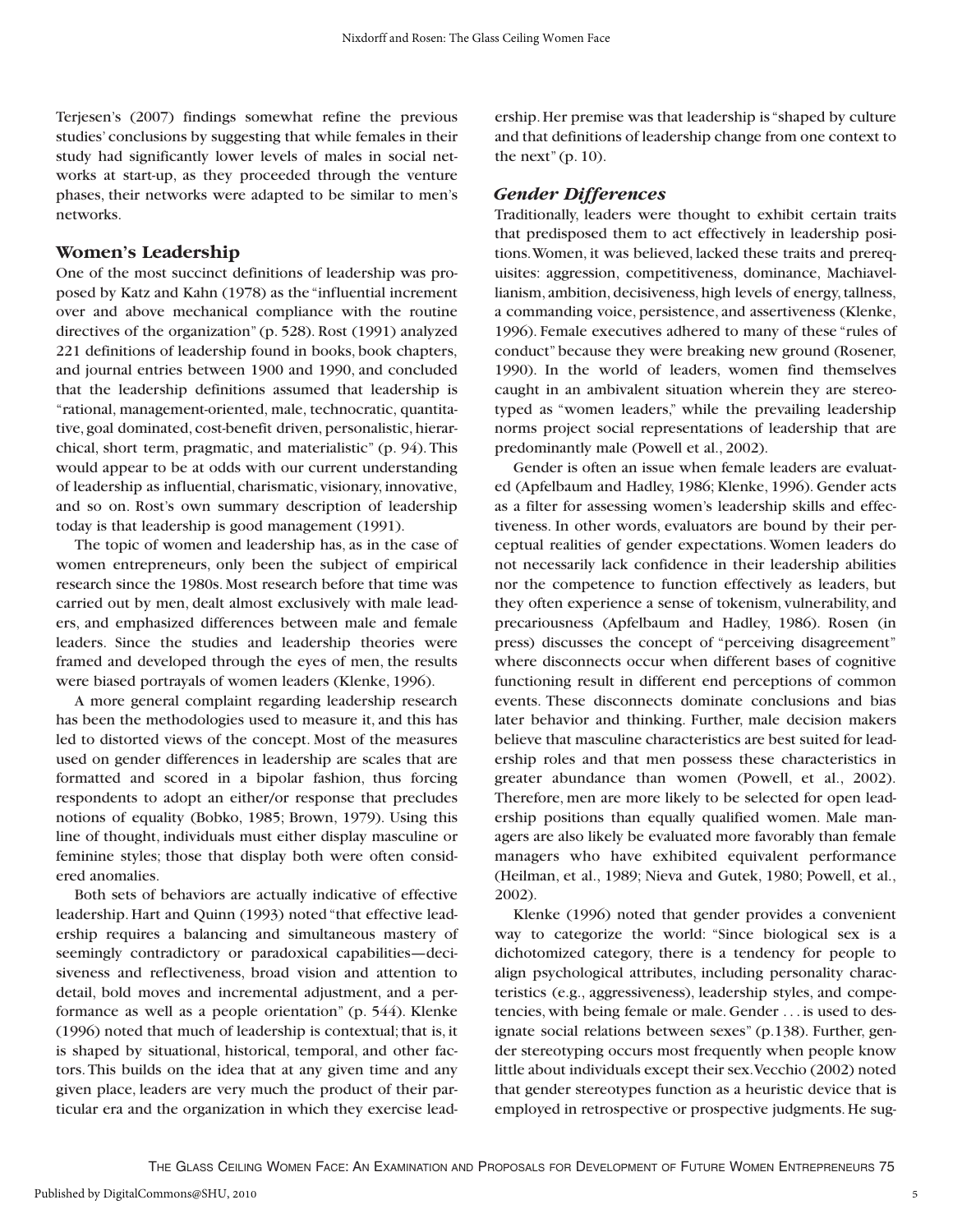gested that in a work setting, respondents tend to describe their own behavior in nonstereotypical fashion. However, when subjects are asked to envision whether gender differences exist or are asked to remember past work experiences, they tend to be more likely to invoke a gender heuristic to characterize differences between leaders. In fact, research shows that "men and women tend to stereotype their own behavior according to cultural views of gender-appropriate behavior, as much as they stereotype the behavior of other groups. Social controls, more than socialization, account for people's interests and behavior"(Epstein,1991,p.150;Eccles, 1987).

It is discouraging to note that these gender stereotypes continue. Powell et al. (2002) reported that in their 1999 study, both undergraduate and graduate business students viewed a good manager as possessing predominantly masculine characteristics. The 1999 study was a replication of a study done by these authors in 1976 (Powell et al., 1979). Despite an increase in the number of women managers in this period (from 21% in 1976 to 46% in 1999), men and women in their study still described a good manager as having masculine characteristics. However, graduates viewed a good manager as possessing less masculine characteristics over time.

Meyerson and Fletcher (2002) noted that all men are not to blame for gender discrimination. They pointed out that there are many men who do not embrace the traditional division of labor.Yet, their research shows that women tend to blame themselves for gender inequities.This feeling has been reinforced by managers who have tried to solve the problem by "fixing" women in one of three ways. Firstly, managers may provide training to teach women to assimilate by adopting more masculine attributes and learn masculine "game" tactics; secondly, they may provide mentoring programs, alternative career tracks or flexible work arrangements to obviate structural barriers; and thirdly, they may celebrate the differences by offering such activities as sensitivity training or offering women jobs where they market to women (Meyerson and Fletcher, 2002).

#### *Leadership Styles and Gender*

The literature that focuses on leadership styles as masculine or feminine notes that men utilize a command-and-control style of leadership, which emphasizes hierarchy, dominance, and competition, and characterize women's leadership style as cooperative, nurturing, empowering, and team-oriented (Klenke, 1996). McClelland (1975) suggested that men use directive behaviors while women use interpersonally oriented behavior when leading.

Loden's *Feminine Leadership: Or How to Succeed in Business Without Being One of the Boys* (1985) was one of the earliest books that claimed women's superior leadership

potential.The author maintained there is a masculine mode of leadership based on high control for the leader, hierarchical authority, and analytic problem-solving. Women, on the other hand, prefer a feminine leadership model built on cooperation, collaboration, low control for the leader, and intuitive problem-solving.The core characteristic of the "feminine" leadership style is the reliance on emotional as well as rational data. Loden asserted that feminine leaders see the world through two different but concurrent lenses and, as a result, respond to situations on both thinking and feeling levels. Women embracing this type of leadership create a climate of cooperation, participation, and shared accountability. "Acting like a man" or "acting like a woman" has consequences for a woman leader, however.Watson (1988) found that women who enacted a dominant style were found less influential than were women who enacted a feminine style in a problem-solving simulation.

Much of the popular literature implies that women's ways of leading are more desirable and effective and should perhaps be the norm desirable for men as well in today's world of managing our heterogeneous, culturally diverse workforce. Klenke (1996) commented that

...ironically enough,the skills and traits women were once told had no place in boardrooms are the very same which now give them a leadership edge. After half a century of male-oriented research, leadership in the popular press is presented as a highly gendered domain of a different kind, with women leading more effectively because prevailing female gender stereotypes are now touted as providing an advantage. (p. 132)

Proponents of emotional intelligence recognized this advantage and have altered how leadership development activities are conducted (Goleman, 1995).

Helgensen (1990) described the differences in interpersonal relationships between male and female leaders by using two images: the hierarchy and the web. She asserted that women form flat organizations rather than hierarchical ones, and their leadership style is characterized by frequent contacts with staff members and sharing of information.The integration of female values into the leadership situation creates a web of inclusion, a circular system interconnected by an exchange of power and information.At the center of the web, is the woman leader, who stresses the importance of accessibility and maintains an open-door policy. Further, Yammarino, et al. (1997) found that female leaders form unique one-to-one interpersonal relationships and that these relationships are independent of one another and group membership.

A current view of differing styles is that of transactional or transformational leadership. Rosener (1990) noted that men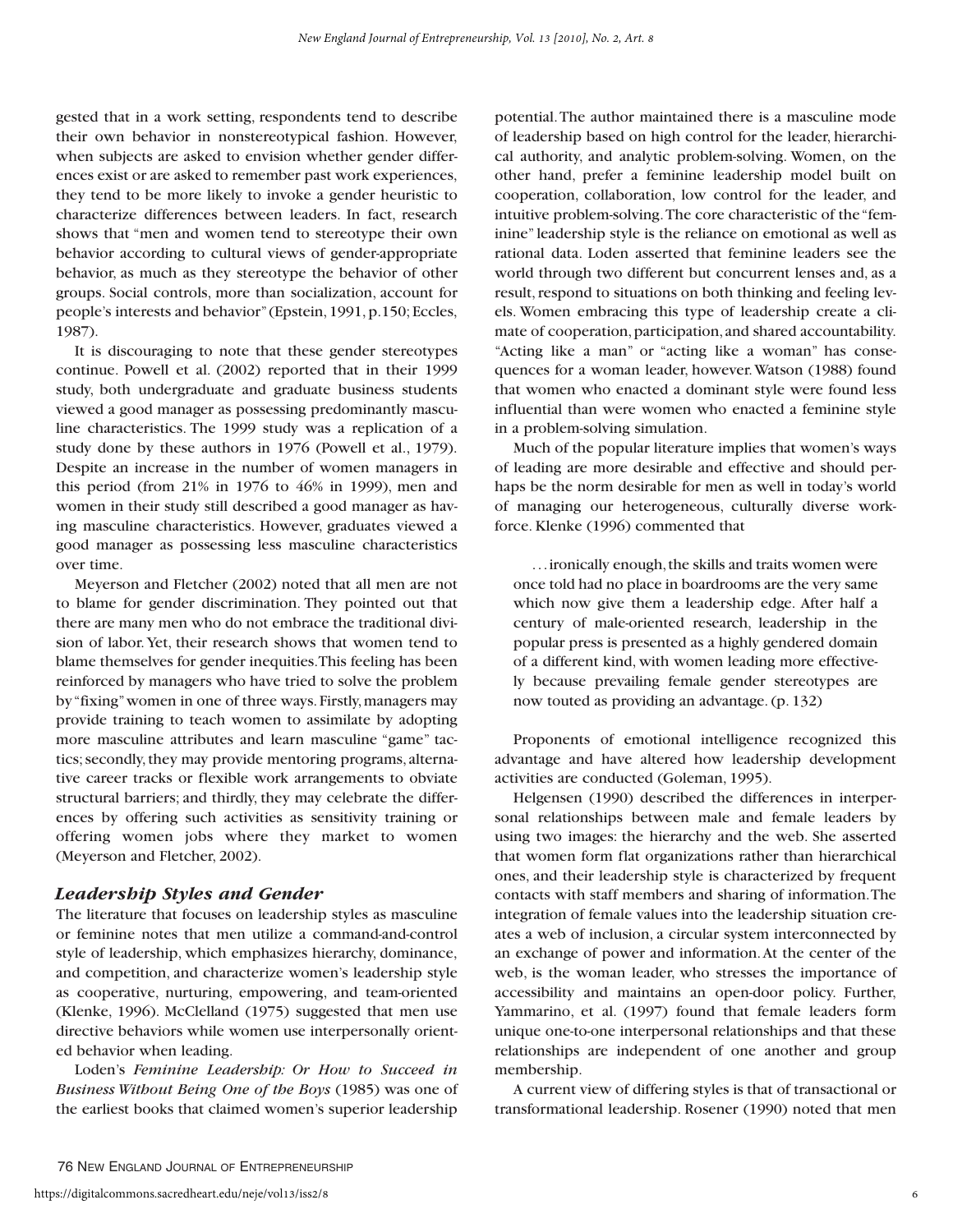are more likely than women to describe themselves in ways that represent transactional leadership. That is, they view performance as a series of transactions with subordinates exchanging rewards for services rendered or punishment for inadequate performance.The men are also more likely to use power that comes from their organizational position and formal authority.The women are characterized in ways that represent transformational leadership—getting subordinates to transform their own self-interest into the interests of the group through concern for a broader goal. Moreover, they are likely to use power that comes from personal characteristics like charisma, interpersonal skills, hard work, or personal contacts rather than to organizational stature. Male leaders are more inclined to focus on the failings of their followers, rather than caring about them as individuals as women leaders tend to do (Brockner and Adsit, 1986).

Rosener proposed a third leadership style that she called "interactive leadership" because the women in her qualitative study actively worked to make their interactions with subordinates positive for everyone involved. The women encouraged participation, shared power and information, enhanced other people's self-worth, and got others excited about their work.These leaders believed that people perform best when they feel good about themselves and their work, and they tried to create situations that contribute to that feeling. Furthermore, these women tried to make people feel part of the organization.They tried to instill group identity in a variety of ways, including encouraging others to have a say in almost every aspect of work, from setting performance goals to determining strategy (Rosener, 1990).

Appelbaum,Audet, and Miller (2003) agreed that male and female leadership styles are different; however, women's styles are more effective in the context of today's team-based organizational structures.Other than socialization as a reason for this predominantly "feminine" transformational style, Korac-Kakabadse, Korac-Kakabadse, and Myers (1998), after reviewing a number of studies, suggested that individuals are more likely to use transformational leadership when they are dissatisfied with their work environment. For example, women in leadership roles dissatisfied with the predominantly nonproportional representation of women in leadership ranks may trigger women's desire to transform organizations in a way that would provide women with greater work-related satisfaction (Korac-Kakabadse, et al., 1998). Research further suggests that women in firms with few senior women were less likely to experience common gender as a positive basis for identification with other women; are less likely to perceive senior women as role models in terms of legitimate authority;are more likely to perceive competition in relationship with women peers; and are less likely to find support in these relationships (Ely, 1994), and as such, are less likely to be satisfied with the workplace.

Eagly and Johnson (1990), in a meta-analysis of 162 leadership studies, found that women tended to adopt a more democratic or participative style and less autocratic or directive style than men. A more recent meta-analysis by Eagly, Johanneson-Schmidt and van Engen (2003) confirmed these findings.

In a review of early leadership studies, Eagly, Karau, and Makhijani (1995) reported that women and men did not differ in general in their effectiveness as leaders. However, more specifically, this generalization is not appropriate in all, or even in most, settings. Very often the sex of the leader or manager does make a difference.They found that leadership roles defined in relatively masculine terms favored male leaders and that roles defined in relatively feminine terms favored female leaders. Specifically, sex differences in leader's effectiveness were significantly correlated with the "congeniality" of their roles for men or women, as measured by their "questionnaire asking respondents' judgments of competence and interest in relation to the roles" (p. 137). Statham (1987) showed that respondents perceived that women managers were both task and people oriented, while men managers were perceived as image engrossed and autonomy oriented. In addition, the respondents reported a strong preference for their gender-appropriate model, and, in fact, expressed exasperation with managers using the alternative approach.

Klenke (1996) pointed out that there is an interesting shift in findings on male/female leadership differences since the 1980s. Earlier than the 1980s, studies of gender differences were more likely to report significant differences in leadership styles of men and women, evaluations of female and male leaders, follower satisfaction with male and female leaders,leader effectiveness,and performance of female and male leaders. More recent findings, however, tend to report small or insignificant differences. The chronological split is confounded by important differences in the research methods used in earlier versus later studies as noted above.

Women tend to have lower self-confidence than men do (Lenney, Gold, and Browning, 1983; Nieva and Gutek, 1981; Ragins and Sunstrom, 1989). Differences between men and women on self-confidence may vary with the situation. Selfconfidence among women has been shown to be partially based upon comparisons of their own ability with that of others (Lenney et al., 1983). Self-confidence may be associated with seeking or using power in organizations (Goodstadt and Kipnis, 1970; Mowday, 1979). People who lack self-confidence may hesitate to seek or use power. On the other hand, those who lack or fail to use legitimate or position power may eventually develop low self-confidence.This cycle may be more of a problem for women than for men in organizations. Because women have relatively little legitimate or formal power in organizations, their positions are less likely to provide a basis for self-confidence (Ragins and Sunstrom, 1989).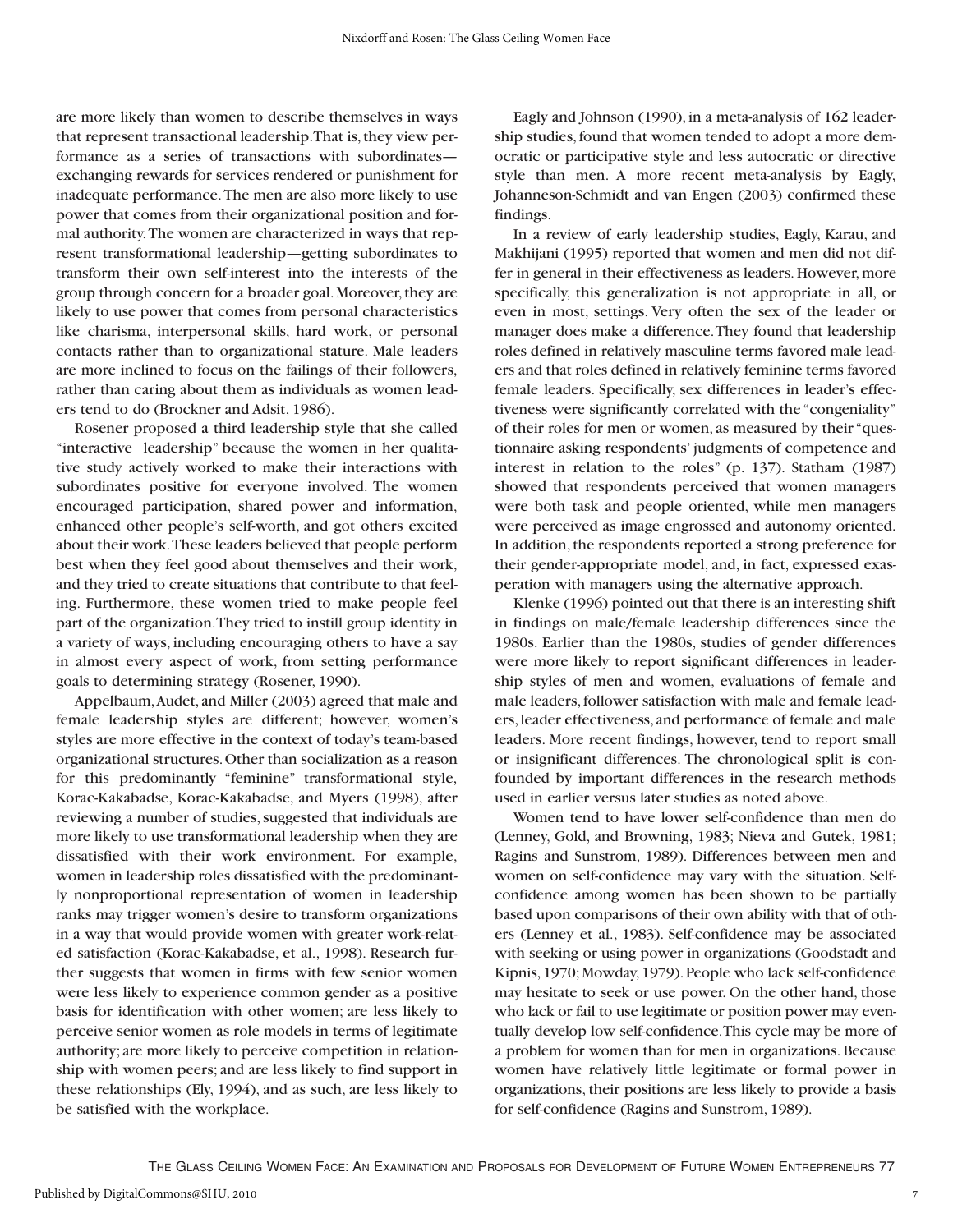#### *Social Capital*

The differences between male and female managers may be due to the notion that men and women generally perceive the world differently and, therefore, communicate differently, as noted earlier (Gilligan, 1982). For women, the world is a network of connections where support and consensus are sought and confirmed. For men, the world is made up of individuals in a hierarchical social order in which life is a competitive struggle for success, the gaining of independence and advantage over others, and avoiding the loss of power (Tannen, 1990).

Although there is increased interest in social capital by researchers, there is little empirical evidence as to its role in the advancement of women to high management levels (Metz and Tharenou, 2001). Most of this research is focused on intraorganizational networks and women's access, or lack thereof (e.g., Cormier, 2007; Ibarra, 1993; Singh,Vinnicombe, and Kumra, 2006;Timberlake, 2005), rather than on patterns of interaction within the networks. Although women are seen as skillful in building informal strong networks with other women (Ibarra, 1993), they also often view networks as a luxury (Cormier, 2007) of time they can ill afford as they juggle work requirements with family responsibilities (O'Neil, Hopkins, and Bilimoria, 2008).

#### **Single-Sex Education**

If we are to accept the premise that gender disparity exists in both entrepreneurial and corporate environments,one might surmise that stereotyping and the resultant organizational structures have much to do with these disparities. There is much in the literature that supports this argument, as noted above.An examination of the literature on female adolescents might prove enlightening as to developmental issues that partially predetermine expectations for success, aspirations, and psychosocial elements of self-efficacy.An extensive literature review is outside the scope of this article, but one population—that of females who have attended single-sex educational institutions in relation to mixed-sex institutions—has been studied extensively as to the above expectations and elements for success.

There is not a definitive conclusion as to positive effects of a single-sex education. However, it is been shown that women's colleges outrank all other institutions of higher education in their production of women who go on to earn doctorates in the natural sciences and women who enter schools of medicine, fields customarily associated with masculine undertakings (Tidball, M. E, 1986;Tidball, M. E.,1985). In addition, in a *Business Week*'s list of 50 women who are rising stars in corporate America, 30 percent received their baccalaureate degree from a women's college. One third of the women board members of the 1992 Fortune 1000 companies were women's college graduates, and 36 percent of the

highest paid women officers of those companies were graduates of women's colleges. Finally, of 60 women members of Congress, 12 attended women's colleges ("Professional Achievements," Women's College Coalition, 2004). Ledman, Miller and Brown (1995), in an analysis of 126 successful women, also found that women's college graduates were more likely to be successful than female graduates of coeducational institutions.

The results of research on single-sex education are fraught with inconsistencies and are inconclusive. A disagreement appears to focus on the notion of separate but equal education and is, no doubt, a consequence of our increased attention to both the legality and/or discrimination toward women with regard to single-sex classes or education. Little research, in fact, has been conducted in the United States, where most single-sex education is now confined almost entirely to the private sector. These private institutions appear to be destined to become extinct,and the decrease in total numbers at present points less to academic reasons,and more to financial ones (Riordan, 1985;Astin, 1977).

As noted above, the results from overall efficacy of singlesex education are mixed. In 1985, Riordan reported that Catholic single-sex schools, on average, were nearly twice as effective as Catholic mixed-sex schools in terms of cognitive outcomes.This was true after controlling for race, socioeconomic status, sex, and geographic region. He found sufficient basis to expect that single-sex school advantages may be stronger for females than for males. Mixell (1989) examined 11 research studies and found that 8 of these investigations concluded that "coed schools, as a major part of the detrimental peer group society, exerted a stultifying influence on intellectual development when compared with single-sex schools" (p. 15). The Office of Educational Research and Improvement of the U.S. Department of Education, noted

. . . several studies indicate that girls enrolled in single-sex schools perform better on a variety of measures than their peers in coeducation schools; that boys may perform better in coeducational settings;and that other studies suggesting different outcomes for boys in single-sex Catholic high schools can be explained by differences in family background and initial ability"(Brake, 1999, p. 7).

Yet, in 2002, Riordan again wrote of the topic, and noted that by the 1980s and 1990s, the disadvantages for females in schools had been repaired, and now "only females of low socioeconomic status are likely to show significant gains (along with boys) in single-sex schools" (Riordan, 2002, p. 16). Other research also indicates that there is no advantage to single-sex education (e.g.,Durost,1996;Haag,1998;Harker and Nash, 1997; LePore and Warren, 1996; Miller and Dale,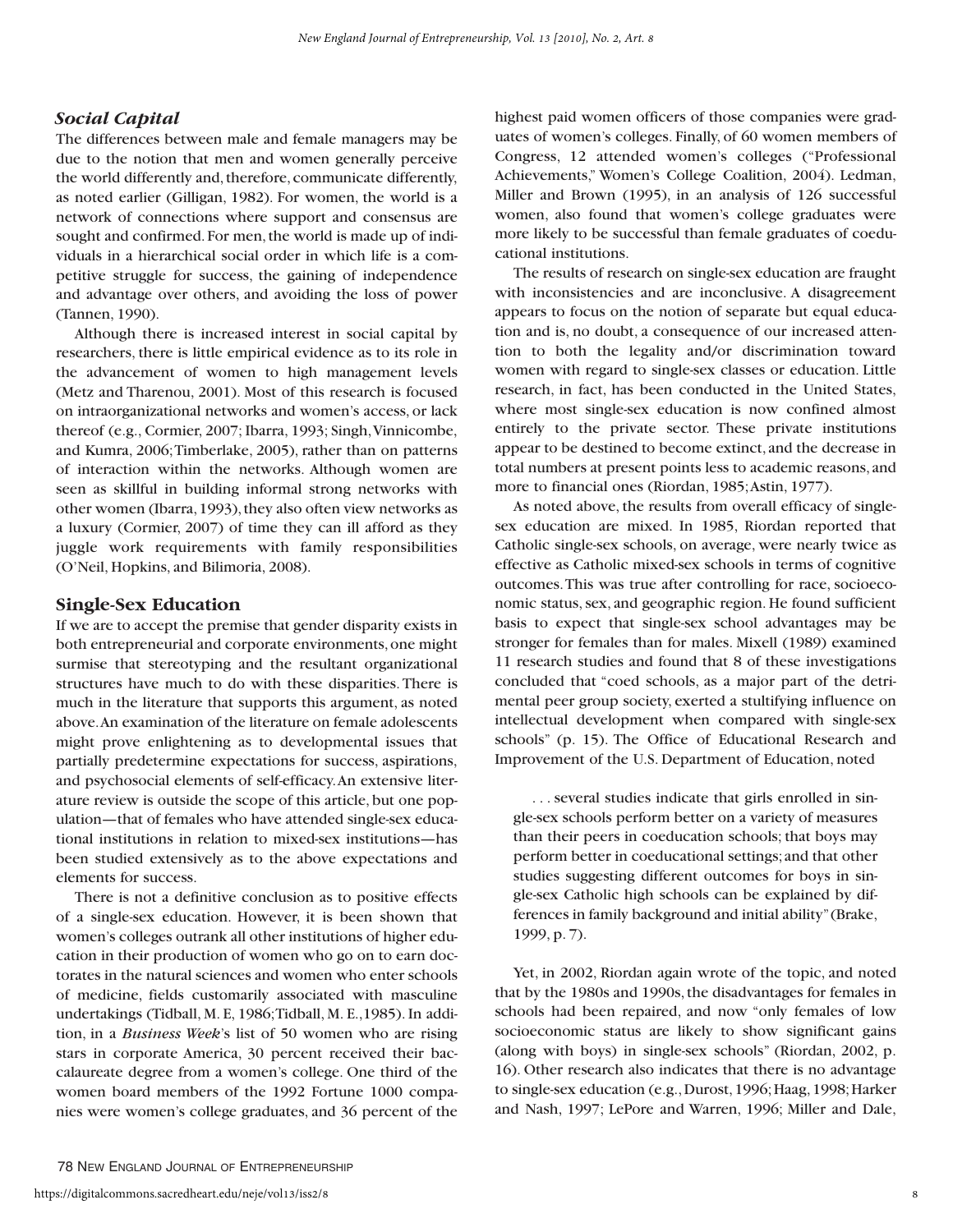1972; Pollard, 1999). Shmurak (1998), in her longitudinal study of a group of young women from the ninth grade through the first year of college, reported that for course grades, there were no significant differences between the girls who attended all-girls schools and those at coeducational schools on the following measures: grades in mathematics, science, and English, and overall academic average.

There does seem to be conflicting research regarding differences in math and science emphasis and scores—skills that are not only important for women entrepreneurs, but affect and are affected by their self-efficacy. Examples of research findings that report these differences are in Table 1.

With regard to aspirations, Lee and Marks (1990) researched the sustained effects of single-sex schools on attitudes, behaviors, and values. They found that women who had attended single-sex schools had higher educational aspirations and were more likely to be well satisfied with both the academic and nonacademic aspects of college life, in addition to being more likely to consider graduate school. Indeed, girls continue to consider and pursue a narrower set of career opportunities than do boys."This inequity reverberates beyond school and into the labor force, where only 6 percent of women are in nontraditional careers. In fact, women cluster in only 20 of the more than 400 job categories, and two out of three minimum-wage earners are women" ("Gender Gaps: Where Schools Still Fail Our Children," 2000). Riordan (1994) found that women's college attendees achieved higher occupational positions and significantly higher salaries when compared with coeducated women of equivalent education level.

Tidball, et al. (1999) noted an interesting partial explanation for this difference: the relationship between the number

of women faculty and the number of women students who subsequently became achievers. A study by M. E. Tidball (1973) was the first to demonstrate that the number of women faculty on campus is strongly and positively related to the production of women who become achievers regardless of baccalaureate origin.That is, the more women faculty, the more women students become achievers, regardless of institution type. Later, M. E.Tidball found that the larger the proportion of male students on campus, the less likely are women students subsequently cited for career achievement (1980). The importance of successful female role models does seem to be a crucial element in the development of gender identification.The camaraderie with other women developed throughout the college years in single-sex colleges conspires to form bonds that can last forever.Women have many opportunities to learn first-hand the competence of other women with whom they share the campus.As a result, these alumnae will later find themselves comfortable in respecting the talents and capabilities of their professional women colleagues.Thus, women's college alumnae will have key roles in the advancement of other women in their careers. In addition, the alumni associations for women's colleges are very active; the extensive career networks that are established add another ingredient to these women's career progress and success (Tidball et al., 1999).

Single-sex education also seems to facilitate learning for future leadership roles. Pascarella and Terenzini (1991), for example, proposed that women's colleges appear to provide a uniquely supportive climate for women to experience themselves and other females in a wide range of intellectual and social leadership roles.As Tidball, et al. (1999) comment in their support of women's colleges,

| Table 1. Math or Science Differences Found in Single-Sex Education |                                                                                                                                                                                                                                                                                                                                           |  |
|--------------------------------------------------------------------|-------------------------------------------------------------------------------------------------------------------------------------------------------------------------------------------------------------------------------------------------------------------------------------------------------------------------------------------|--|
| Author                                                             | <b>Key Findings</b>                                                                                                                                                                                                                                                                                                                       |  |
| Pollard (1999)                                                     | When girls and boys occupy the same classroom they can receive very different educational experiences.<br>These findings were particularly evident in math, science, and computer-related subjects.                                                                                                                                       |  |
| Haag (1998)                                                        | Several studies in Great Britain and Nigeria found that girls in single-sex schools, in fact, may have stronger<br>preferences for subjects such as math and physics than their coed peers.                                                                                                                                               |  |
| Perry (1996)                                                       | Reported that grade point averages in his study were higher for both girls and boys in single-sex math and sci-<br>ence classes than in mixed-sex classes.                                                                                                                                                                                |  |
| Trickett, Trickett, Castro, and<br>Schaffner (1982)                | Students perceived single-sex schools as having more of an academic orientation than coeducational schools,<br>and more importance is placed on competition and task completion in the single-sex schools.                                                                                                                                |  |
| Vockell and Lobonc (1981)                                          | The perception by girls of physical sciences as masculine was much more likely to occur in coed classes<br>than in all-female classes. In all-girls classes, females were not a deviant minority and could perform with-<br>out inhibition.                                                                                               |  |
| Finn $(1980)$                                                      | Male and female students have similar reading skills; however, males outperform females in science and males<br>have more positive attitudes toward science.                                                                                                                                                                              |  |
| Dale and Miller (1972)                                             | A comparison of the first-year progress of university students from single-sex and coeducational schools found<br>that in arts, there was equality, but in science, the coeducated made slightly better progress. It may be that this<br>trend has continued because of improved financing for, and focus on, math and science education. |  |

THE GLASS CEILING WOMEN FACE: AN EXAMINATION AND PROPOSALS FOR DEVELOPMENT OF FUTURE WOMEN ENTREPRENEURS 79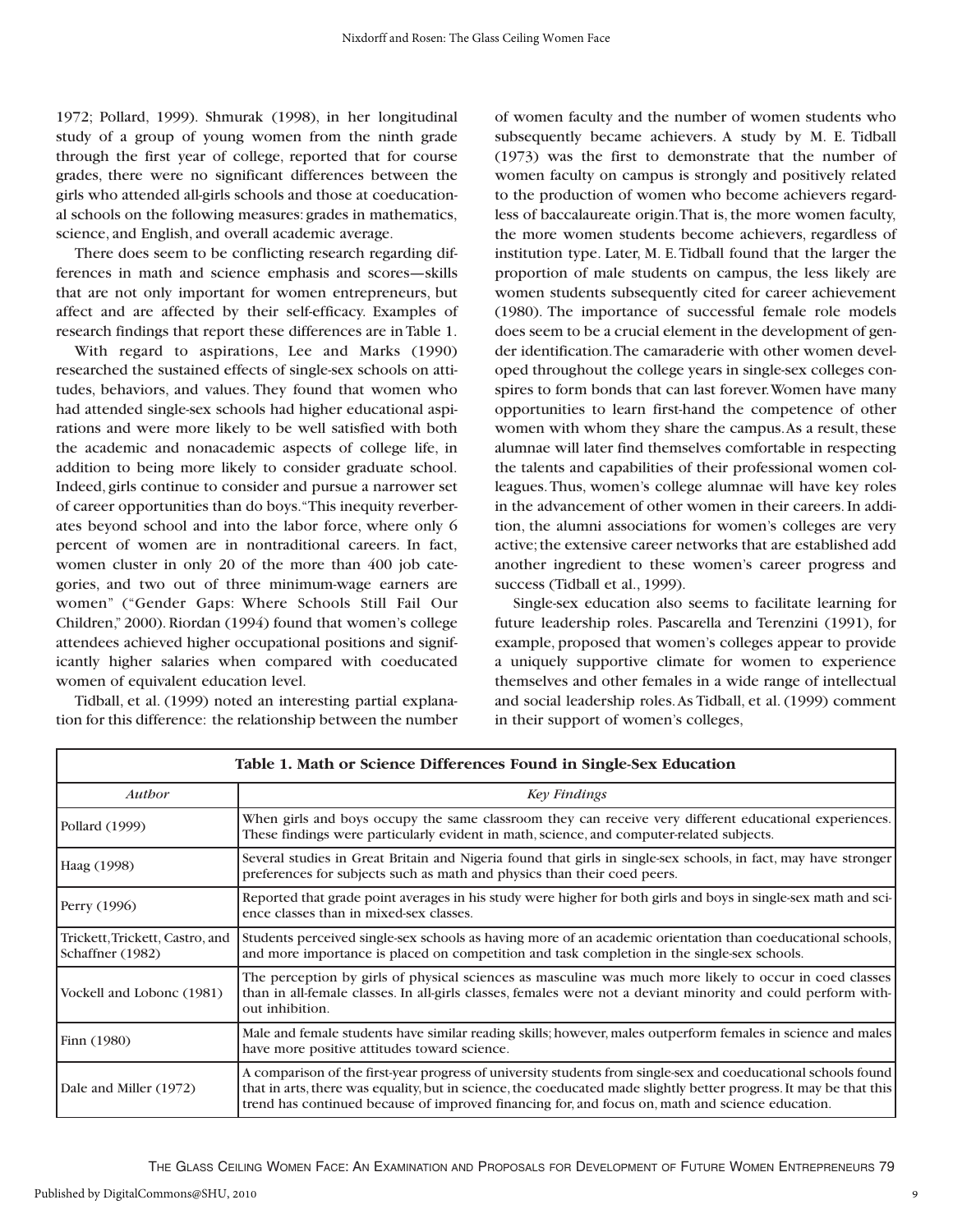The important finding may be not so much the evidence for experience in terms of numbers of activities, but rather the importance of providing an environment in which women participate fully in all kinds of leadership activities, women see women in leadership roles, and choices whether or not to participate are not mediated by gender (p. 64).

Further, a research effort by Lockheed (1976) investigated how the effect of a high school female's status in a mixedgender group of decision makers modified her leadership behaviors.The results indicated no difference between taskoriented activity for all-female and all-male groups. Naïve mixed-gender groups were dominated by males; mixed-gender groups of members who were experienced in a singlesex condition showed a more nearly equal distribution of activity for males and females. In other words, heterogeneous groups were dominated by male members unless the females were experienced in single-sex group activities.

For female students, the fear of success was significantly higher in coeducational schools than in single-sex schools (Winchel, Fenner, and Shaver, 1974). In addition, Holland and Eisenhart (1990) developed the theme of physical appearance as an important issue for females in coeducational institutions.The women in their study were constantly exposed to social evaluation on the basis of sexual attractiveness to men, and made life decisions in the shadow of that reality. They found that for these females, schoolwork and peer activities were viewed as competing domains. Finally, Smith, Morrison, and Wolf (1994) sampled college students and found differences in ratings of self-esteem and self-confidence for men and women: women rated themselves lower at the beginning of college than men and continued to do so throughout college. It appears that although both men's and women's self-confidence improve over time in college, men

start out more confident than women and that difference increases over the four years in school.

Despite the shortcomings of research on single-sex education, there are some common threads, if tenuous, that become apparent. Smith (1996) noted three possible effects across studies for females in single-sex educational environments: this type of education may provide a comfortable place in which girls can learn and explore the world; they provide an opportunity for girls to consider issues of gender identity and the variety of roles girls and women can later achieve; and they may be particularly helpful to girls at the developmental level of early adolescence.We would add that these environments may provide a milieu and role models that promote intellectual and psychosocial maturity, as well as a training ground for the development of leadership skills that will be useful in later life.

#### **Conclusion**

So, what does all this mean for women entrepreneurs? Taken as a whole, women entrepreneurs are not so different from their corporate sisters.They tend toward the same leadership styles and ways of interacting with others (both subordinates and clients); they also experience a lack of role models, and possible lack of self-efficacy (see Table 2 for a summary).This should not be so surprising in light of the number of women entrepreneurs who often leave their corporate environments to try to escape the glass ceiling (Cormier, 2007).

It was not our intent to focus on whether women or men are better entrepreneurs or leaders.Although gendered leadership styles may be becoming more alike than different, it is apparent that differences exist and that perhaps these differences can be illuminated as to their origins by examining the results of the literature on female education.We are also not advocating single-sex education for women entrepreneurs; however, there are several interesting findings regarding

| <b>Female Entrepreneurship Literature Findings</b>                                                                                                                                                                                                                                       | Women's Leadership Literature Findings                                                                                                                                                               |  |
|------------------------------------------------------------------------------------------------------------------------------------------------------------------------------------------------------------------------------------------------------------------------------------------|------------------------------------------------------------------------------------------------------------------------------------------------------------------------------------------------------|--|
| Leadership Style<br>• Shared participation in decision-making process (relational); infor-<br>mal; flat organizational structure<br>• Transformational leadership style<br>• Reluctance to delegate responsibility                                                                       | Leadership Style<br>• Cooperative, nurturing, empowering, team oriented;<br>flat organizational structure<br>• Transformational leadership style<br>• Reliance on emotional as well as rational data |  |
| Interpersonal Relationships<br>• Business a cooperative set of networks or relationships<br>• Relational approach in interacting with employees and clients<br>• Networks important<br>• Lack of role models• Shared participation in decision-making<br>process (relational); informal; | Interpersonal Relationships<br>• Encourage participation, group identity among subordinates<br>• Networks important, but a luxury<br>• Lack of role models                                           |  |
| Self-Efficacy<br>• Lack of confidence in quantitative abilities<br>• Fear of failure                                                                                                                                                                                                     | <b>Self-Self Efficacy</b><br>• Low self-efficacy                                                                                                                                                     |  |

**Table 2. Female Entrepreneurship and Women's Leadership Commonalities**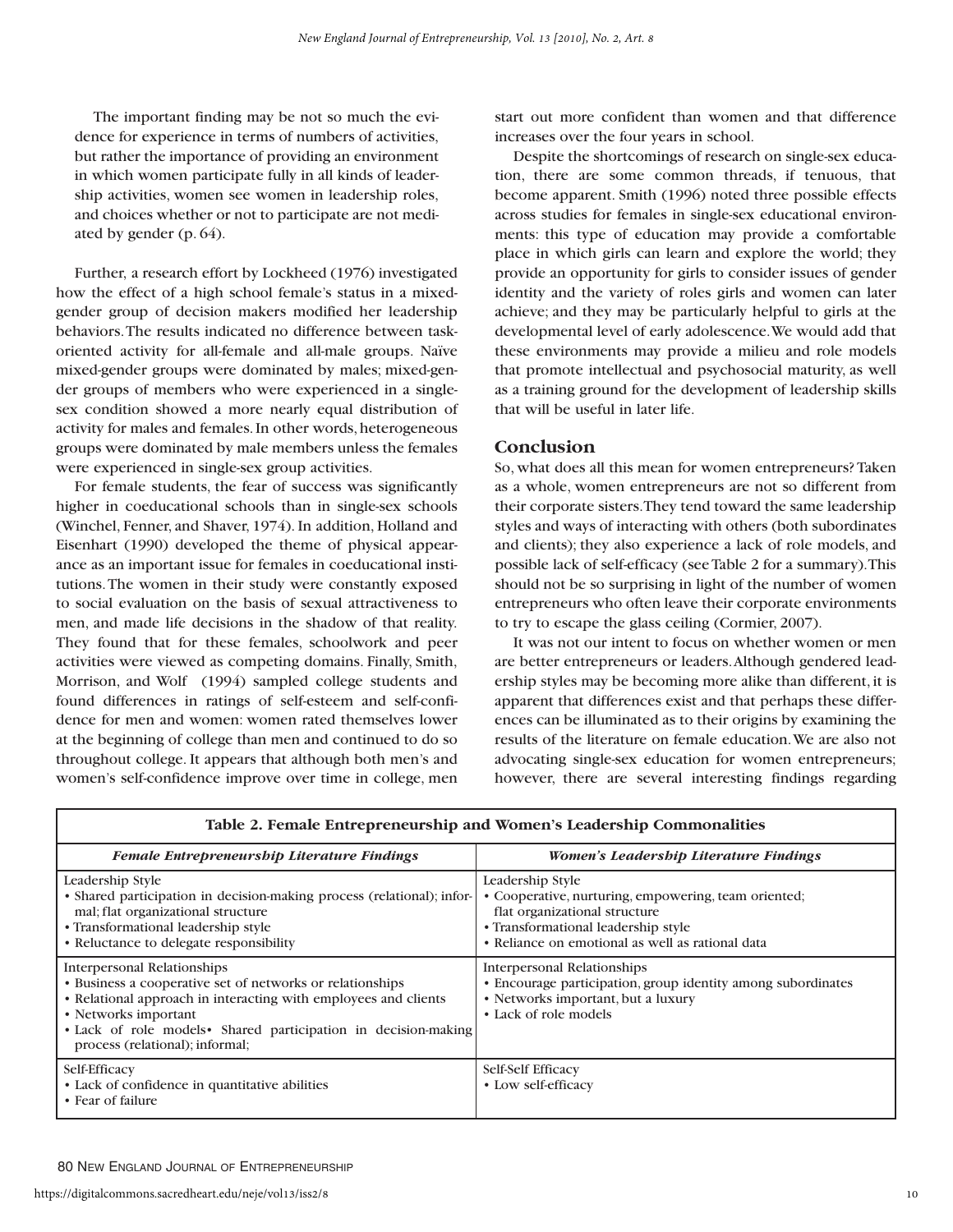female education relating to the commonalities mentioned in Table 2. A synthesis of the literature provides the following observations regarding the female single-sex educational experience:

- This environment appears to provide a setting where young women feel comfortable to perform without the inhibiting influence of competition from males and all the complexities that hormonal issues present.
- Young females also seem to hold less stereotyped views on gender in these institutions and hold higher aspirations than their coeducated sisters.
- The single-sex environment may also provide greater opportunities for the training of leadership skills.
- Increased self-confidence and efficacious attitudes may be the result of their exposure to a higher number of successful women role models—either through a predominantly female faculty or through female alumni.The bonding produced in this "community of women" appears to be a strong factor in the development of their networking skills, which proves helpful to them as they move out into the workforce.

It should be apparent from the dearth of literature in the above areas that there are ample topics for future research. For example, it would seem useful to further study single-sex environments to determine if there are specific practices within these environments that might predict future success in other environments.To date, the literature only points to actual numbers of successful women. It would be useful to follow up with these successful women to delve further into their success stories. Also, it would be interesting to note whether there is an unusually high percentage of women coming out of single-sex educational experiences and starting their own entrepreneurial firms.

It would seem important to further address the area of women's leadership within corporate versus entrepreneurial contexts. Female entrepreneurial leadership research is in its infancy,and few studies have been conducted comparing the two environments. If leadership opportunities in female adolescence increase self-efficacy in adulthood, we should be attending to the variables that enhance those adolescent experiences so that all young females are afforded the developmental opportunity for this important experience.

We should see much more research in the area of networks and communication patterns, since this may be a key to success for future women entrepreneurs.A basic question that needs to be answered is: Why do women use these networks and communication patterns? Does their use boost self-efficacy? Is it the medium that is comfortable, i.e., safety in numbers?

Research tells us there is definitely something about the "community" aspect of femaleness—whether it is learned, forced, or an opportunity—that helps women find success in their work lives. It does appear that there is value in studying the "community" aspect of femaleness further if there are some situations in which a single-sex environment may promote the self-efficacy of young women as they launch their careers or move into entrepreneurship.In addition,this focus could address whether the social networking skills developed then, and later, support the women as they move up their career ladders, whether as entrepreneurs or in the corporate world.

The results of this review have also provided some implications for expanding and rethinking the education of women entrepreneurs. At present, there are very few academic entrepreneurship courses or programs focused specifically toward women (Gundry, Ben-Yoseph, and Posig, 2002). Nevertheless, if these findings are accurate, women entrepreneurs have different goals than males in the leadership of their organizations.The profit motive is obviously strong for both genders; however, how women deal with the dynamics of interpersonal and support relationships, how they conduct environment scanning, and other methods of information gathering do appear to be at least qualitatively different.

At present, most entrepreneurship courses fail to address the nonfunctional topic of leadership adequately. It is most likely expected that students receive at least a modicum of exposure in organizational behavior courses, if required. Both male and female students come into an academic atmosphere woefully short of skills in social behaviors (e.g., business etiquette, networking, communication, and presentation) and little knowledge in the practical nuances of these behaviors. If women entrepreneurs find these social behaviors especially important in establishing and growing their businesses, educators would do well to provide practical experience for their female students before they embark on their ventures.

The issue of female self-confidence or self-efficacy may be the reflective of systemic problems with our educational system (and in fact, society in general) and will be more difficult to solve.The lack of successful role models for both women entrepreneurs and women in corporations may be attenuated "with time"; however, educators should be providing opportunities for females to learn from these exemplars.

The results of future research may also guide us to specific practices we can institute for young women that will enhance their entrepreneurial skills and behaviors in these areas.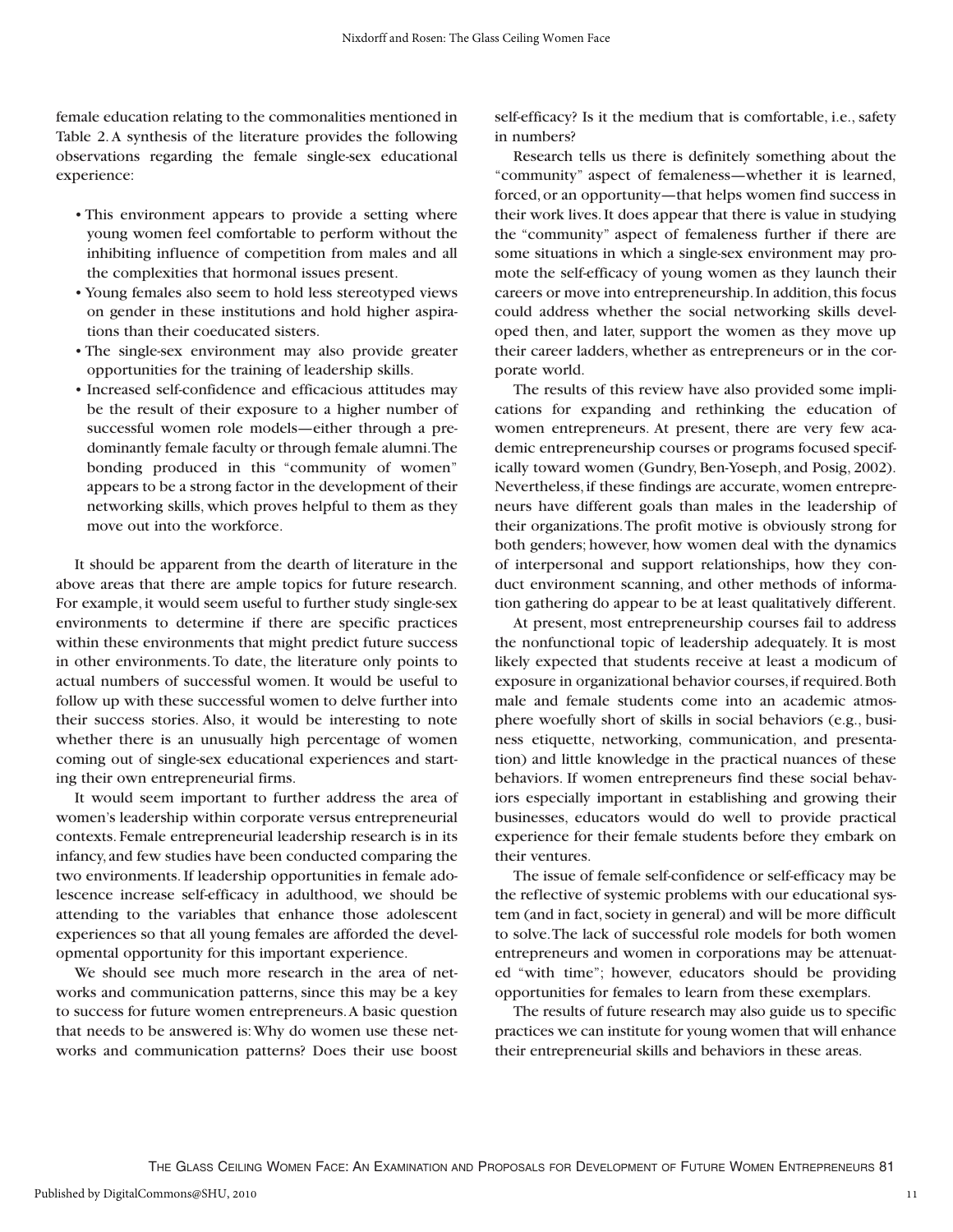#### **References**

- Adler, P. S., and Kwon, S.W. (2002). Social capital: Prospects for a new concept. *Academy of Management Review* 27, 17–40.
- Allen, I. E., Elam,A., Langowitz, N., and Dean, M. (2008). *2007 report on women and entrepreneurship*: Global Entrepreneurship Monitor (GEM). Accessed from www3.babson.edu/ESHIP/research-publications/upload/GEMWomen07- 2.pdf.
- Apfelbaum, E., and Hadley, M. (1986). Leadership Ms.— qualified: II. Reflections and initial case study investigation of contemporary women leaders. In C. Graumann & S. Moscovici (Eds.), *Changing Conceptions of Leadership.* New York: Springer Verlag.
- Appelbaum, S. H.,Audet, L., and Miller, J. C. (2003). Gender and leadership? Leadership and gender? A journey through the landscape of theories. *Leadership & Organization Development Journal* 24, 43–52.
- Astin,A.W. (1977). *Four Critical Years. Effects of College on Beliefs, Attitudes and Knowledge.* San Francisco: Jossey Bass Publishers, Inc.
- Baker,T.,Aldrich, H. E., and Liou, N. (1997). Invisible entrepreneurs:The neglect of women business owners by mass media and scholarly journals in the USA. *Entrepreneurship & Regional Development* 9, 221–238.
- Betters-Reed, B. L., and Moore, L. L. (2007).Annotated bibliography on women business owners:A diversity lens.*New England Journal of Entrepreneurship* 10, 33–58.
- Bird, B. and Brush, C. (2002).A gendered perspective on organizational creation. *Entrepreneurship Theory and Practice* 26, 41–66.
- Birley, S. (1989). Female entrepreneurs:Are they really any different? *Journal of Small Business Management* 27, 32–37.
- Bobko, P.(1985). Removing assumptions of bipolarity:Towards variation and circularity. *Academy of Management Review* 10, 99–108.
- Brake, D. L. (1999).A legal framework for single-sex education. *Women's Educational Equity Act Resource Center Digest*, October 4–8.
- Brockner, J., and Adsit, L. (1986).The moderating impact of sex on the equity-satisfaction relationship:A field study.*Journal of Applied Psychology* 71, 585–590.
- Brown, L. K. (1979).Women and business management.*Journal of Women in Culture and Society* 5, 266–288.
- Brush, C. G. (1992). Research on women business owners: Past trends, a new perspective and future directions. *Entrepreneurship Theory and Practice* 16, 5–30.
- Brush, C. G., and Bird, B. J. (1996). Leadership vision of successful women entrepreneurs: Dimensions and characteristics. In W. D. Bygrave, B. J. Bird, S. Birley, N. C. Churchill, M. G. Hay, R. H. Kelley, & W. E.Wetzel, Jr. (Eds.), *Frontiers of Entrepreneurship Research. Summary*.Wellesley, MA: Babson College. Online: www.babson.edu/entrep/fer/papers96/summ96/brush.html.
- Brush, C. G., Carter, N. M., Gatewood, E. J., Greene, P. G., and Hart, M. M. (2004). *Women entrepreneurs, growth, and implications for the classroom* (Coleman Foundation White Paper Series): U.S.Association for Small Business and Entrepreneurship.
- Buttner, E. H. (2001). Examining female entrepreneurs' management style:An application of a relational frame.*Journal of Business Ethics* 29, 253–269.
- Buttner, E. H., and Moore, D. P. (1997).Women's organizational exodus to entrepreneurship: Self-reported motivations and correlates with success.*Journal of Small Business Management* 35, 34–47.
- Carter, S. (2000). Improving the numbers and performance of women-owned businesses: Some implications for training and advisory services. *Education & Training* 42, 326–333.
- Catalyst.(2007a). *2007 Catalyst Census of Women Board Directors.* New York: Catalyst.
- Catalyst. (2007b). *2007 Catalyst Census of Women Corporate Officers and Top Earners.* New York: Catalyst.
- Catalyst. (2000). *Cracking the Glass Ceiling: Catalyst's Research on Women in Corporate Management,* 1995–2000. New York: Catalyst.
- Center for Women's Business Research. (2008)."Fact Sheet," www.womensbusinessresearch.org, accessed on April 18, 2008. Chaganti, R. (1986). Management in women-owned enterprises. *Journal of Small Business Management,* October, 24, 18–30.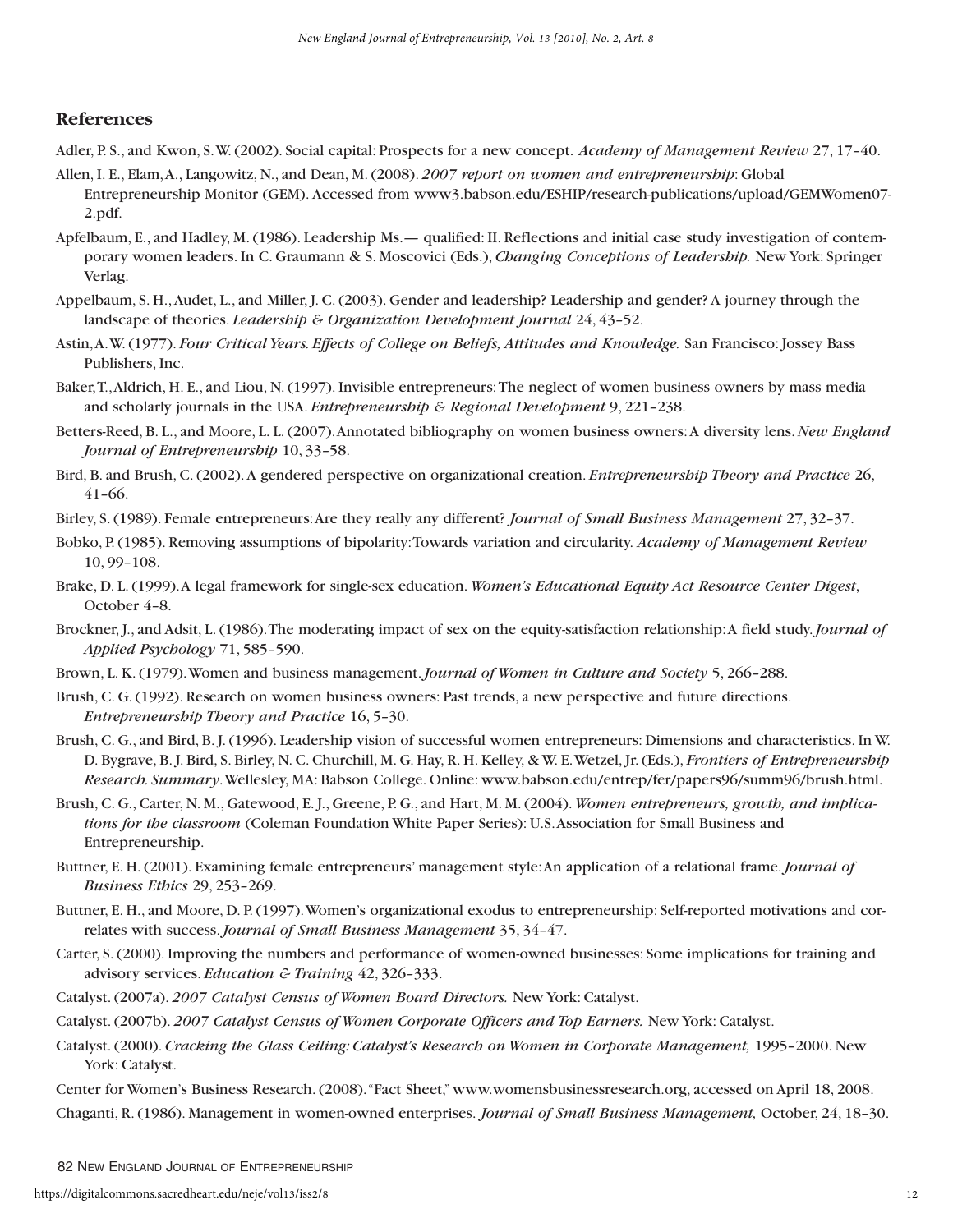- Corsun, D. L., and Costen,W. M. (2001). Is the glass ceiling unbreakable? Habitus, fields, and the stalling of women and minorities in management. *Journal of Management Inquiry* 10, 16–26.
- Cormier, D. (2007). Retaining top women business leaders: Strategies for ending the exodus. *Business Strategy Series* 8, 262–271.
- Cowling, M., and Taylor, M. (2001). Entrepreneurial women and men:Two different species? *Small Business Economics* 16, 167.
- Daily, C. M., Certo, S.T., and Dalton, D. R. (1999). Entrepreneurial ventures as an avenue to the top? Assessing the advancement of female CEOs and directors in the Inc. 100.*Journal of Developmental Entrepreneurship* 4, 19–32.
- Dale, R. R. & Miller, P. McC. (1972).The academic progress of university students from co-educational and single-sex schools. *British Journal of Education Psychology* 42, 317-319.
- Davidson, M. J. & Cooper, C. L. (1992). *Shattering the Glass Ceiling:The Woman Manager*. London: Paul Chapman.
- Davidsson, P., and Honig, B. (2003).The role of social and human capital among nascent entrepreneurs. *Journal of Business Venturing* 18, 301–331
- deBruin,A., Brush, C. G., and Welter, F. (2007).Advancing a framework for coherent research on women's entrepreneurship. *Entrepreneurship Theory & Practice* 31, 323–339.
- DeCarlo, J. F., and Lyons, P. R. (1979).A comparison of selected personal characteristics of minority and non-minority female entrepreneurs. *Journal of Small Business Management* 17, 22–29.
- Des Jardins, Jory. (2005). I am woman (I think). *Fast Company,* May, 25–26.
- Durost, R.A. (1996). Single sex math classes:What and for whom? One school's experience.*NASSP Bulletin,* 80, 577, February, pp. 27–31.
- Eagly, A. H., Johannesen-Schmidt, M. C., and van Engen, M. L. (2003).Transformational, transactional, and laissez-fair leadership styles:A meta-analysis comparing women and men. *Psychological Bulletin* 129, 569–591.
- Eagly, A. H., and Johnson, B.T. (1990). Gender and leadership style:A meta-analysis. *Psychological Bulletin* 108, 233–256.
- Eagly, A. H., Karau, S. J., and Makhijani, M. G. (1995). Gender and the effectiveness of leaders:A meta-analysis. *Psychological Bulletin* 117, 125–145.
- Eccles, J. S. (1987). Gender roles and women's achievement-related decisions. *Psychology of Women,* 11, 135-171.
- Ely, R. J. (1994).The effects of organizational demographics and social identity on relationships among professional women. *Administrative Science Quarterly* 39, 203–239.
- Epstein, C. F. (1991).Ways men and women lead. *Harvard Business Review*, January–February, 150–160.
- Fagenson, E.A., and Marcus, E. C. (1991). Perceptions of the sex-role stereotypic characteristics of entrepreneurs:Women's evaluations. *Entrepreneurship Theory & Practice* 15, 33–47.
- Federal Glass Ceiling Commission. (1995).A solid investment: Making full use of the nation's human capital. Department of Labor.
- Finn, J. D. (1980). Sex differences in educational outcomes:A cross-national study. Sex Roles: *A Journal of Research*, 6, 9–26.

"Gender Gaps: Where Schools Still Fail Our Children." AAUW Website, www.aauw.org/2000/ggbod.html, accessed 2/19/03.

- Gilligan, C. (1982).*In a Different Voice: Psychological Theory and Women's Development.* Cambridge: Harvard University Press.
- Goleman, D. (1995). *Emotional Intelligence:Why It Can Matter More than IQ.* New York: Bantam.
- Goodstadt, B., and Kipnis, D. (1970). Situational influences on the use of power. *Journal of Applied Psychology* 54, 201–207.
- Green, P. G., Hart, M. M., Gatewood, E. J., Brush, C. G., and Carter, N. M. (2003).Women Entrepreneurs: Moving front and center: An overview of research and theory.Whitepaper, USASBE website, www.usasbe.org.
- Gundry, L. K., Ben-Yoseph, M., and Posig, M. (2002).The status of women's entrepreneurship: Pathways to future entrepreneurship development and education.*New England Journal of Entrepreneurship* 5, 39–50.
- Haag, P. (1998). K-12 single-sex education:What does the research say? *Separated by sex:A critical look at single-sex education for girls.* Washington, DC,American Association of University Women Education Foundation (in ERIC DIGEST, September 2000).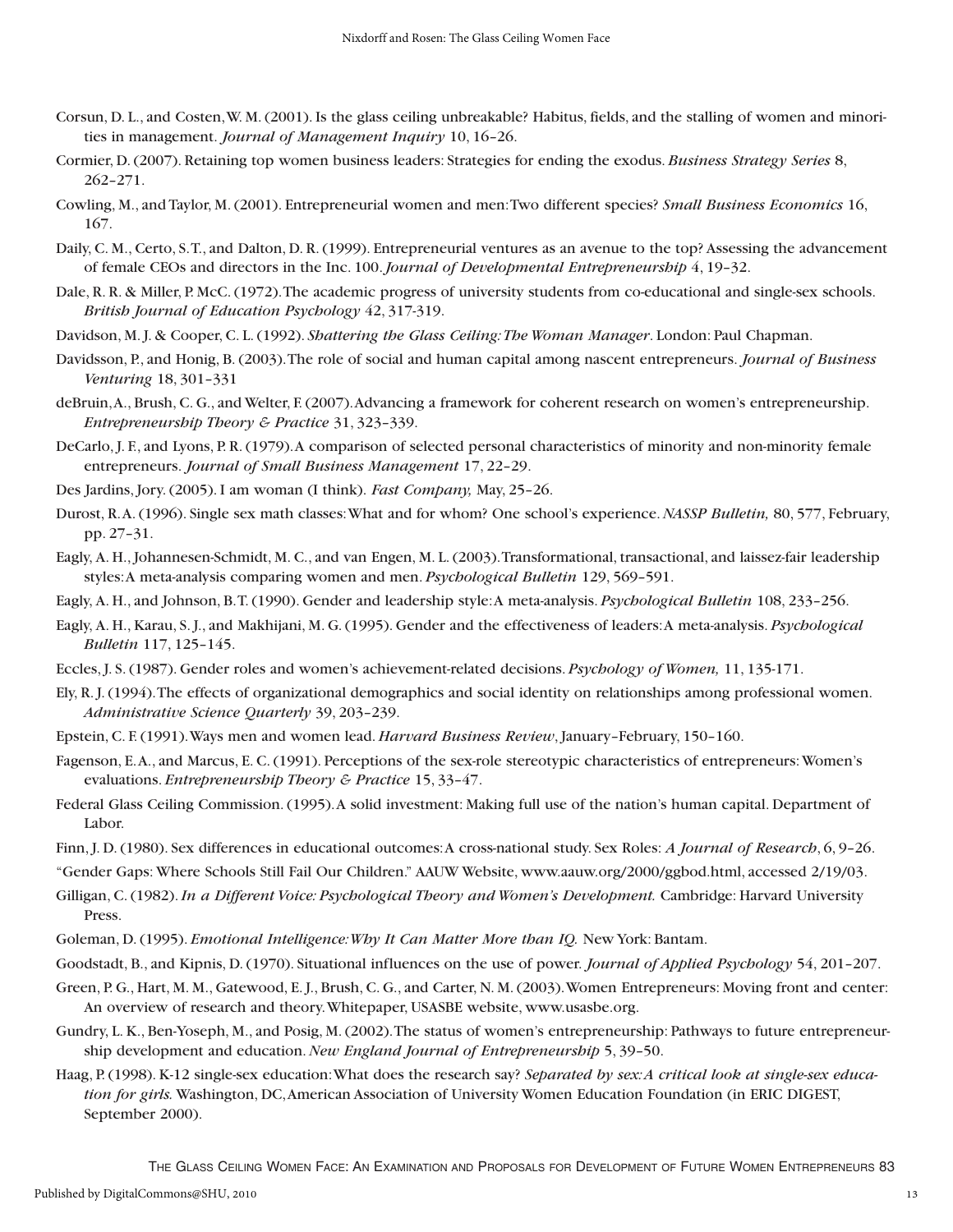- Harker, R. and Nash, R. (1997). School type and the education of girls: Co-ed or girls only? Paper presented at the Annual Meeting of the American Educational Research Association, March 24-28. ERIC Document: ED 410 633.
- Hart, S. L., and Quinn, R. E. (1993). Roles executives play: CEOs, behavioral complexity, and firm performance. *Human Relations* 45, 543–574.
- Helfat, C. E., Harris, D., and Wolfson, P. J. (2006).The pipeline to the top:Women and men in the Top executive ranks of U.S. corporations. *Academy of Management Perspectives* 20, 42–64.
- Helgensen, S. (1990). *The Female Advantage:Women's Ways of Leadership.* New York: Doubleday.
- Heilman, M.E., Block, C. J., Martell, R. F., and Simon, M. C. (1989). Has anything changed? Current characterizations of men, women, and managers. *Journal of Applied Psychology* 74, 935–942.
- Holland, D. C., and Eisenhart, M.A. (1990). *Education in Romance:Women, Achievement, and College Culture.* Chicago:The University of Chicago Press.
- Ibarra, H. (1993). Personal networks of women and minorities in management:A conceptual framework. *Academy of Management Review* 18, 56–87.
- Ibarra, H. (1995). Race, opportunity, and diversity of social circles in managerial networks. *Academy of Management Journal* 38, 673–704.
- Ibarra, H., and Andrews, S. B. (1993). Power, social influence, and sense-making: Effects of network centrality and proximity on employee perceptions. *Administrative Science Quarterly* 38, 277–304.
- Katz, D., and Kahn, R. (1978). *The Social Psychology of Organization.* New York:Wiley.
- Klenke, K. (1996). *Women and Leadership:A Contextual Perspective.* New York: Springer Publishing Co., Inc.
- Klyver, K., and Terjesen, S. (2007). Entrepreneurial network composition:An analysis across venture development stage and gender. *Women in Management Review* 22, 682.
- Korac-Kakabadse,A., Korac-Kakabadse, N., and Myers,A. (1998). Demographics and leadership philosophy: Exploring gender differences. *The Journal of Management Development* 17, 351–388.
- Kourilsky, M. L., and Walstad,W. B. (1998). Entrepreneurship and female youth: Knowledge, attitudes, gender differences, and educational practices.*Journal of Business Venturing* 13, 77–88.
- Langowitz, N., and Minniti, M. (2007).The entrepreneurial propensity of women. *Entrepreneurship Theory & Practice* 31, 341–364.
- Ledman, R. E., Miller, M., and Brown, D. R. (1995). Successful women and women's colleges: Is there an intervening variable in the reported relationship? *Sex Roles: A Journal of Research* 33, 7–8, October, 489–497.
- Lee,V. E., and Marks, H. M. (1990). Sustained effects of single-sex secondary school experience on attitudes, behaviors and values in college. *Journal of Educational Psychology* 82, 578–592.
- Lenney, E., Gold, J., and Browning, C. (1983). Sex differences in self-confidence:The influence of comparison to others' ability level. *Sex Roles* 9, 925–942.
- Loden, M.(1985). *Feminine leadership: Or how to succeed in business without being one of the boys.* New York:Times.
- LePore, P. C, and Warren, J. R. (1996).The advantages of single-sex Catholic secondary schooling: Selection effects, school effects or "Much ado about nothing?" Paper Presented at the Annual Meeting of the American Educational Research Association,April 8-12. ERIC Document: ED 402 325.
- Lockheed, M. E. (1976).The modification of female leadership behavior in the presence of males. Report prepared for the U.S. Department of Health, Education and Welfare, National Institute of Education.
- Loomis, C. J. (2005). How the HP Board KO'd Carly. *Fortune,* March 7, 99–102.
- Mast, M. S. (2005).The world according to men: It is hierarchical and stereotypical. *Sex Roles* 33, 919–924.
- McClelland, D. (1975). *Power:The Inner Experience.* New York: Irvington.
- Menzies,T.V., Diochon, M., and Gasse,Y. (2004). Examining venture-related myths concerning women entrepreneurs. *Journal of Developmental Entrepreneurship* 9, 89–107.
- Metz, I., and Tharenou, P. (2001).Women's career advancement: The relative contribution of human and social capital. *Group and Organization Management,* 26, 312–343.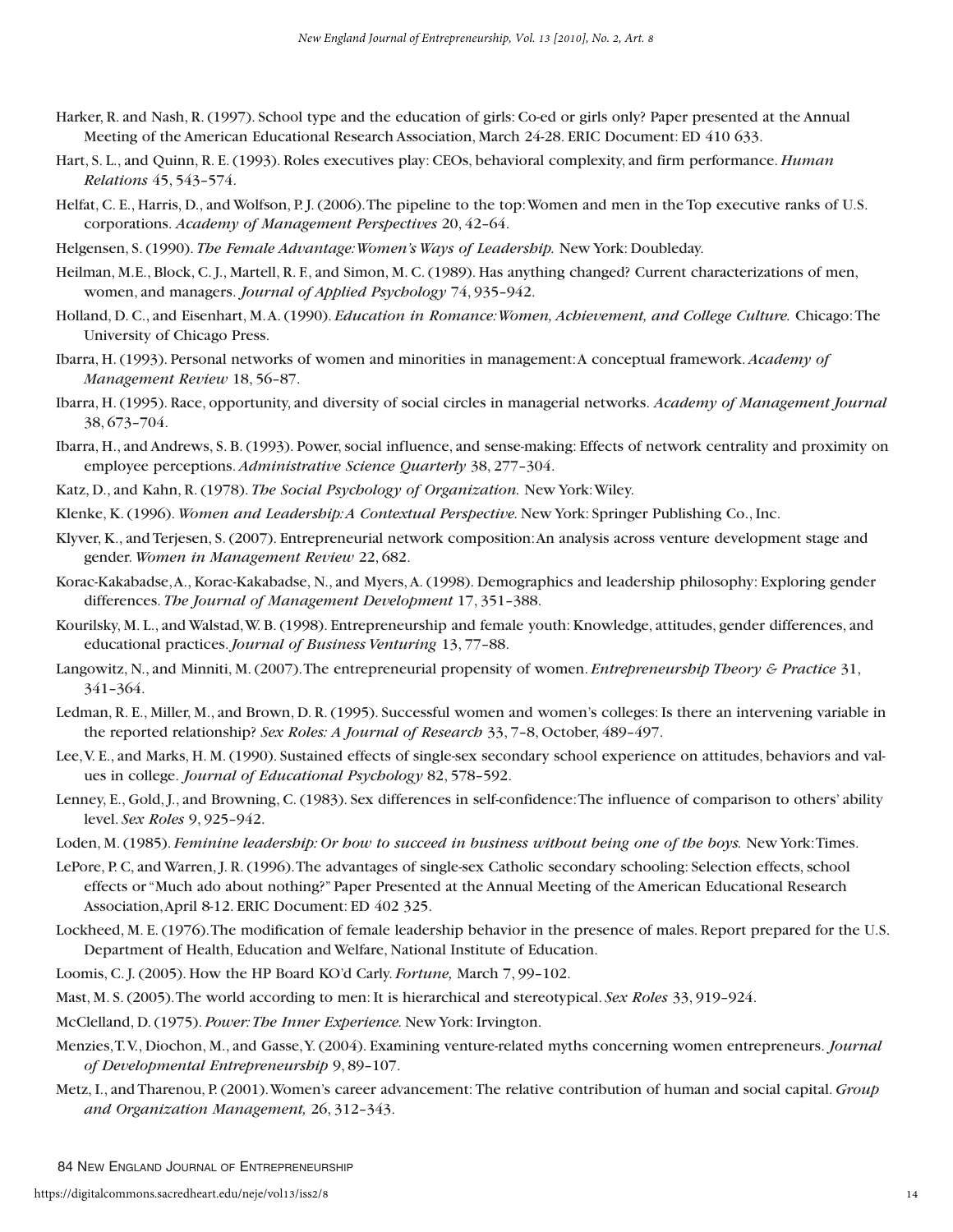- Meyerson, D. E., and Fletcher, J. K. (2002).A modest manifesto for shattering the glass ceiling. *Harvard Business Review,* January–February, 127–136.
- Miller, J. B. (1976). *Toward a New Psychology of Women.* Boston: Beacon Press.
- Mixell, D. J. (1989).An annotated bibliography of the research comparing academic achievement and attitudes of students in coeducational and single-sex secondary schools. Unpublished paper, Indiana University at South Bend. Eric Database, Document No. ED 312 185.
- Moore, D. P. (1990).An examination of present research on the female entrepreneur—Suggested research strategies for the 1990s. *Journal of Business Ethics* 9, 275–281.
- Moore, D. P. (1999).Women Entrepreneurs:Approaching a New Millennium. In G.Powell (Ed.) *Handbook of Gender and Work.* Thousand Oaks: Sage Publications, 371–389.
- Moore, D. P. (2004).The entrepreneurial woman's career model: Current research and a typological framework. *Equal Opportunities International* 23, 78–98.
- Mowday, R.T. (1979). Leader characteristics, self-confidence, and methods of upward influence in organizational decision situations. *Academy of Management Journal* 22, 709–725.
- Mueller, S. L., and Dato-on, M. C. (2008). Gender-role orientation as a determinant of entrepreneurial self-efficacy. *Journal of Developmental Entrepreneurship* 13, 3–20.
- Mukhtar, S. M. (2002). Differences in male and female management decisions:A study of owner-manager businesses. *Small Business Economics*, June, 18(4), 289–311.
- Nahapiet, J., and Ghoshal, S.(1998). Social capital, intellectual capital, and the organizational advantage. *Academy of Management Review* 23, 242–266.
- Neider, L.(1987).A preliminary investigation of female entrepreneurs in Florida.*Journal of Small Business Management* 25,22–29.
- Nieva,V. F., and Gutek, B.A. (1980). Sex effects on evaluation. *Academy of Management Review* 5, 267–276.
- Nixdorff, J. L. (2008). Unraveling the process: A qualitative study of entrepreneurial cognition in opportunity recognition. *Dissertation Abstracts International* (UMI No. 3310975).
- O'Neil, D.A., Hopkins, M. M., and Bilimoria, D. (2008).Women's careers at the start of the 21st century: Patterns and paradoxes.*Journal of Business Ethics* 80, 727-743.
- Pascarella, E.T., and Terenzini, P. T. (1991). *How College Affects Students: Findings and Insights from Twenty Years of Research.* San Francisco: Jossey-Bass Publishers.
- Perry,W. C. (1996). Gender-based education:Why it works at the middle school level.*NASSP Bulletin* 80, 32–35.
- Pollard, D. S. (1999). Single-sex education. *Women's Educational Equity Act Resource Center Digest,* October, 2.
- Portes, A.(1998). Social capital: Its origins and applications in modern sociology. *Annual Review of Sociology* 24, 1–24.
- Powell, G. N. and Butterfield, D.A. (1979). The "good manager": Masculine or androgynous? *Academy of Management Journal* 22, 395–403.
- Powell, G. N., Butterfield, D.A., and Parent, J. D. (2002). Gender and managerial stereotypes: Have the times changed? *Journal of Management* 28, 177–193.
- "Professional Achievements,"Women's College Coalition website: www.womenscolleges.org, accessed on 1/27/04.
- Ragins, B. R., and Sunstrom, E. (1989). Gender and power in organizations:A longitudinal perspective. *Psychological Bulletin* 105(1) 51–88.
- Renzulli, L.A.,Aldrich, H. E., and Moody, J. (2000). Family matters: Gender, networks, and entrepreneurial outcomes. *Social Forces* 79, 523–546.
- Riordan, C.(1985). Public and Catholic Schooling. *American Journal of Education* 93, 518–540.
- Riordan, C. (1994).The value of attending a women's college: Education, occupation and income benefits.*Journal of Higher Education* 65, 486–510.
- Riordan, C. (2002).What do we know about the effects of single-sex schools in the private sector? Implications for public schools. In A. Datnow & L. Hubbard (Eds.), *Gender in policy and practice: Perspectives on single-sex and coeducational schooling* (pp. 10–30). New York: RoutledgeFalmer.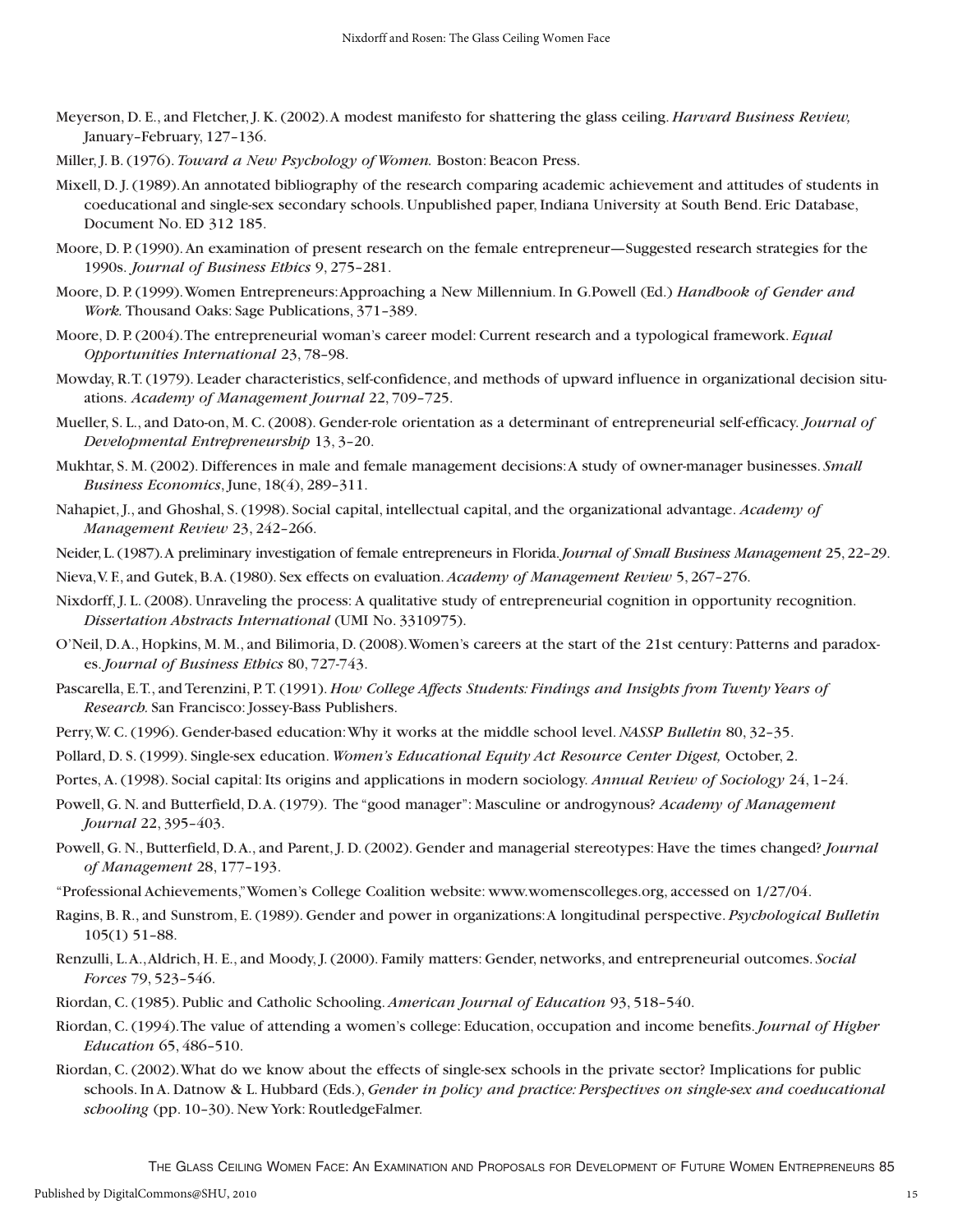Rosen,T.H. (in press). Perceiving Disagreement.

Rosener, J. (1990).Ways women lead. *Harvard Business Review,* November–December, 119–125.

Rost, J. (1991). *Leadership for the 21st Century.* New York: Praeger.

Schwartz, E. B. (1976). Entrepreneurship:A new female frontier. *Journal of Contemporary Business,* Winter, 5, 47–76.

- Shmurak, C. B. (1998). *Voices of hope:Adolescent girls at single sex and coeducational schools.* New York: Peter Lang Publishing.
- Singh,V.,Vinnicombe, S., and Kumra, S. (2006).Women in formal corporate networks:An organisational citizenship perspective. *Women in Management Review* 21, 458–482.
- Smeltzer, L. R., and Fann, G. L. (1989). Gender differences in external networks of small business. *Journal of Small Business Management* 27, 25–32.
- Smith, D. G., Morrison, D. E., and Wolf, L. E. (1994). College as a gendered experience: An empirical analysis using multiple lenses.*Journal of Higher Education* 65, 696–725.
- Smith, I. D. (1996).The impact of coeducational schooling on student self-concept and achievement. Paper presented at the Biennial Meeting of the International Society for the Study of Behavioral Development, Quebec, Canada, August 12-16. ERIC Document: ED 400 090.
- Srinivasan, R.,Woo, C.Y., and Cooper,A. C. (1994). Performance determinants for male and female entrepreneurs. In W. D. Bygrave, S. Birley, N.C. Churchill, E. Gatewood, F. Hoy, R. Keeley, & W. E.Wetzel, Jr. (Eds.), *Frontiers of Entrepreneurship Research.* Wellesley, MA: Babson College.
- Statham,A. (1987).The gender model revisited: Differences in the management styles of men and women. *Sex Roles* 16, 409–429.
- Stevenson, L. (1990). Some methodological problems associated with researching Women entrepreneurs.*Journal of Business Ethics* 9, 439–446.
- Stevenson, L.A. (1986).Against all odds:The entrepreneurship of women. *Journal of Small Business Management* 24, 30–37.
- Tannen, D. (1990). *You just don't understand:Women and men in conversation*. New York: Morrow.
- Tidball, M. E. (1973). Perspective on academic women and affirmative action. *Educational Record* 54, 130–135.
- Tidball, M. E. (1980).Women's colleges and women achievers revisited. *Signs: Journal of Women in Culture and Society* 5, 504–517.
- Tidball, M. E. (1985). Baccalaureate origins of entrants into American medical schools.*Journal of Higher Education* 56, 385–402.
- Tidball, M. E. (1986). Baccalaureate origins of recent natural science doctorates. *Journal of Higher Education* 57, 606–620.
- Tidball, M. E., Smith, D. G.,Tidball, C.S., and Wolf-Wendel, L. E. (1999). *Taking women seriously: Lessons and legacies for educating the majority.* Phoenix:The Oryx Press.
- Timberlake, S. (2005). Social capital and gender in the workplace. *The Journal of Management Development* 24, 34–45.
- Trickett, E. J.,Trickett, P. K., Castro, J. J., and Schaffner, P. (1982).The independent school experience:Aspects of the normative environments of single-sex and coed secondary schools.*Journal of Educational Psychology* 74, 374–381.
- Vecchio, R. P. (2002). Leadership and gender advantage. *The Leadership Quarterly* 13, 643–671.
- Verheul, I. (2002). Gender differences in strategy and human resource management. *International Small Business Journal* 20, 443–476.
- Vockell, E. L., and Lebonc, S. (1981). Sex-role stereotyping by high school females in science.*Journal of Research in Science Teaching* 18, 209–219.
- Von Glinow, M.A., and Mercer,A. K. (1988).Women in corporate America:A caste of thousands.*New Management* 6, 36–43.
- Watson, C. (1988).When a woman is the boss: Dilemmas in taking charge. *Group & Organization Studies* 13, 163–181.
- Wilson, F., Kickul, J., and Marlino, D. (2007). Gender, entrepreneurial self-efficacy, and entrepreneurial career intensions: Implications for entrepreneurship education. *Entrepreneurship Theory & Practice* 31, 387–405.